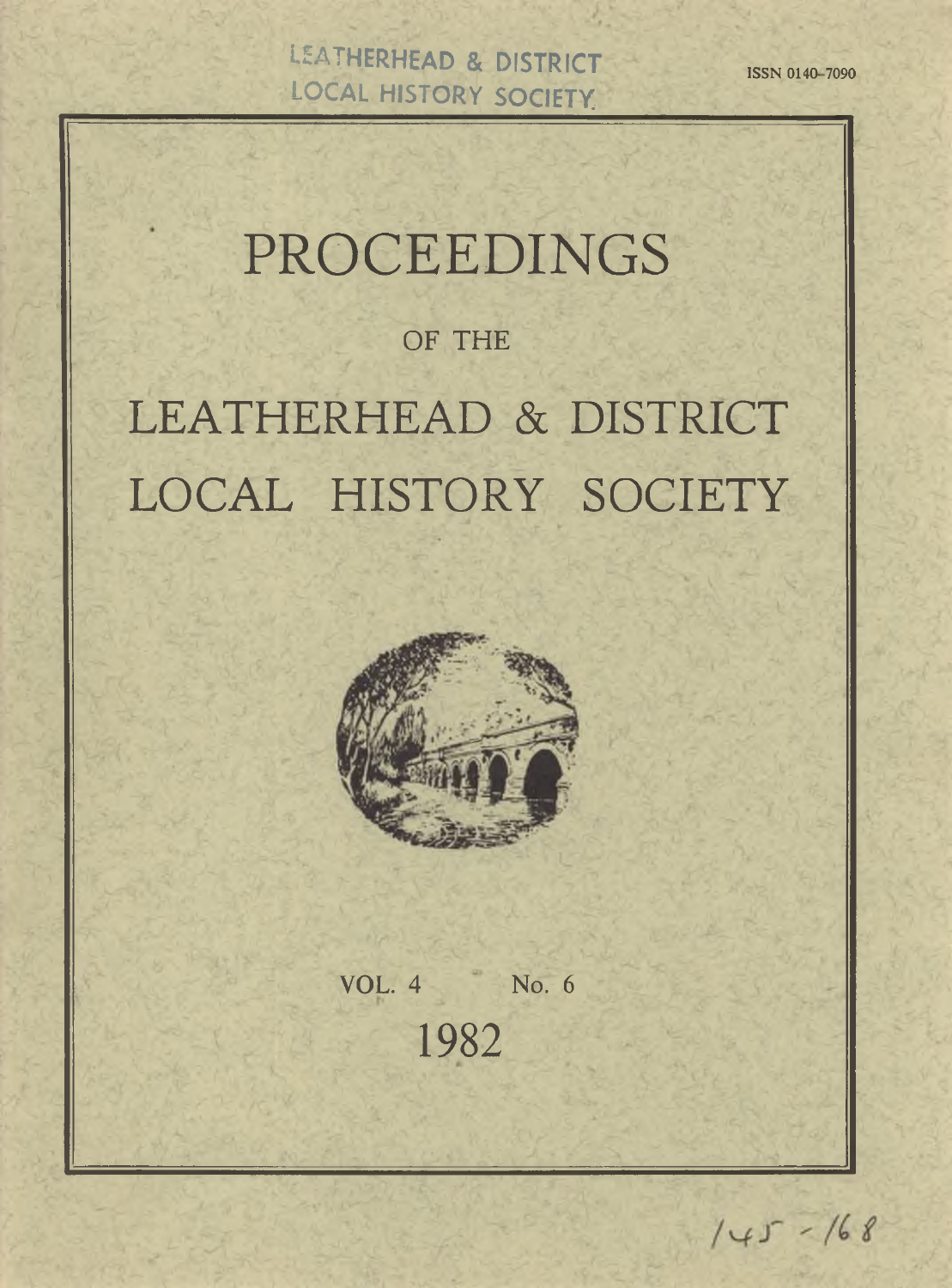## **SECRETARIAL NOTES**

or Louis C Vicite and Lectures

|                | TO THOUGH A TOTAL MARK THAN AND HAVE MARKED A MALLER TO                                                                                           |
|----------------|---------------------------------------------------------------------------------------------------------------------------------------------------|
| January 15th   | Talk with exhibits: "Irons Through the Ages", by Mrs O. Poulter.                                                                                  |
| February 12th  | Illustrated Lecture: "Surrey's Barn Heritage", by Mrs J. Morgan.                                                                                  |
| March 27th     | Visit to Bridgefoot Farm, Ripley, by kind permission of Mr & Mrs D. Berliand.                                                                     |
| April 23rd     | Illustrated Lecture: "Easter Island", by J. Sykes                                                                                                 |
| May 8th        | Afternoon Visit to Fetcham Park House, by kind permission of Murray Clayton<br>Limited.                                                           |
| May 22nd       | All-day Visit to Portsmouth, including Southsea Castle, the Mary Rose Exhibition,<br>and Fort Widney.                                             |
| June 12th      | Walk round Dorking, guided by Dorking & Leith Hill Preservation Society.                                                                          |
| July 7th       | A Visit to Rowhurst Cottage and Forge, Leatherhead, by kind permission of<br>Mrs V. Quinnell and R. J. Quinnell Limited.                          |
| September 11th | All-day Visit to Ewelme and Wallingford.                                                                                                          |
| October 15th   | Dallaway Public Lecture: "The Restless House—a Study of Farmhouses and<br>Cottages in Surrey and their Development", by Miss Joan Harding, F.S.A. |
| November 19th  | Illustrated Lecture: "The History of Leatherhead Hospital" by Dr R. G. Gilbert.                                                                   |

December 10th Christmas Miscellany, Contributions by Members.

No. 5 of Volume 4 of the *Proceedings* was issued during the year

### **SPECIAL GENERAL MEETING**

*Held at the Council Offices, Leatherhead, on 16th April 1982*

THIS MEETING approved the introduction of a special junior membership for those aged 18 and under, with no minimum age, with the object of encouraging the interest of young people in local history. The Executive Committee have fixed the subscription at £1, to include the right to participate in all the Society's activities but not to receive the *Proceedings.*

### **THIRTY-FIFTH ANNUAL GENERAL MEETING**

*Held at the Council Offices, Leatherhead, on 16th April 1982*

THE REPORT of the Executive Committee and the Accounts for the year 1981 were adopted and approved. An increase in subscription to £4 for 1983 was approved. Officers of the Society are shown below. The Executive Committee had been delighted during the year to appoint Mr S. E. D. Fortescue a Vice-President. The Accounts for the year 1981 are printed on page iii of the cover of this issue.

## **OFFICERS FOR THE YEAR 1982**

*President:* J. G. W. LEW ARNE *Vice-Presidents:* F. B. BENGER, F.S.A.; S. E. D. FORTESCUE; D. F. RENN, Ph.D., F.S.A. *Chairman:* L. A. SMITH, M.B.E. *Hon. Secretary:* Miss J. FULLER (2 Siddons House, Howard Close, Ashtead. Tel: Ashtead 77876) *Hon. Treasurer:* H. J. MEARS (Beverley, 43 The Glade, Fetcham. Tel: Bookham 53071) *Asst. Hon. Treasurer:* J. R. BULL (98 Woodfield Lane, Ashtead. Tel: Ashtead 72800) *Hon. Programme Secretary:* E. S. BARNWELL *Hon. Editor:* F. B. BENGER, F.S.A. Hon. Membership Secretary: MRS C. BARRETT *Hon. Records Secretary:* D. BRUCE *Hon. Sales Secretary:* G. HAYWARD *Hon. Library Secretary:* J. R. GILBERT *Hon. Archaeological Secretary:* E. A. CROSSLAND *Hon. Lecture Secretary:* N. H. WEST, M.B.E. *Committee Members:* R A. LEVER, S. R. C. POULTER, M. A. SNELLGROVE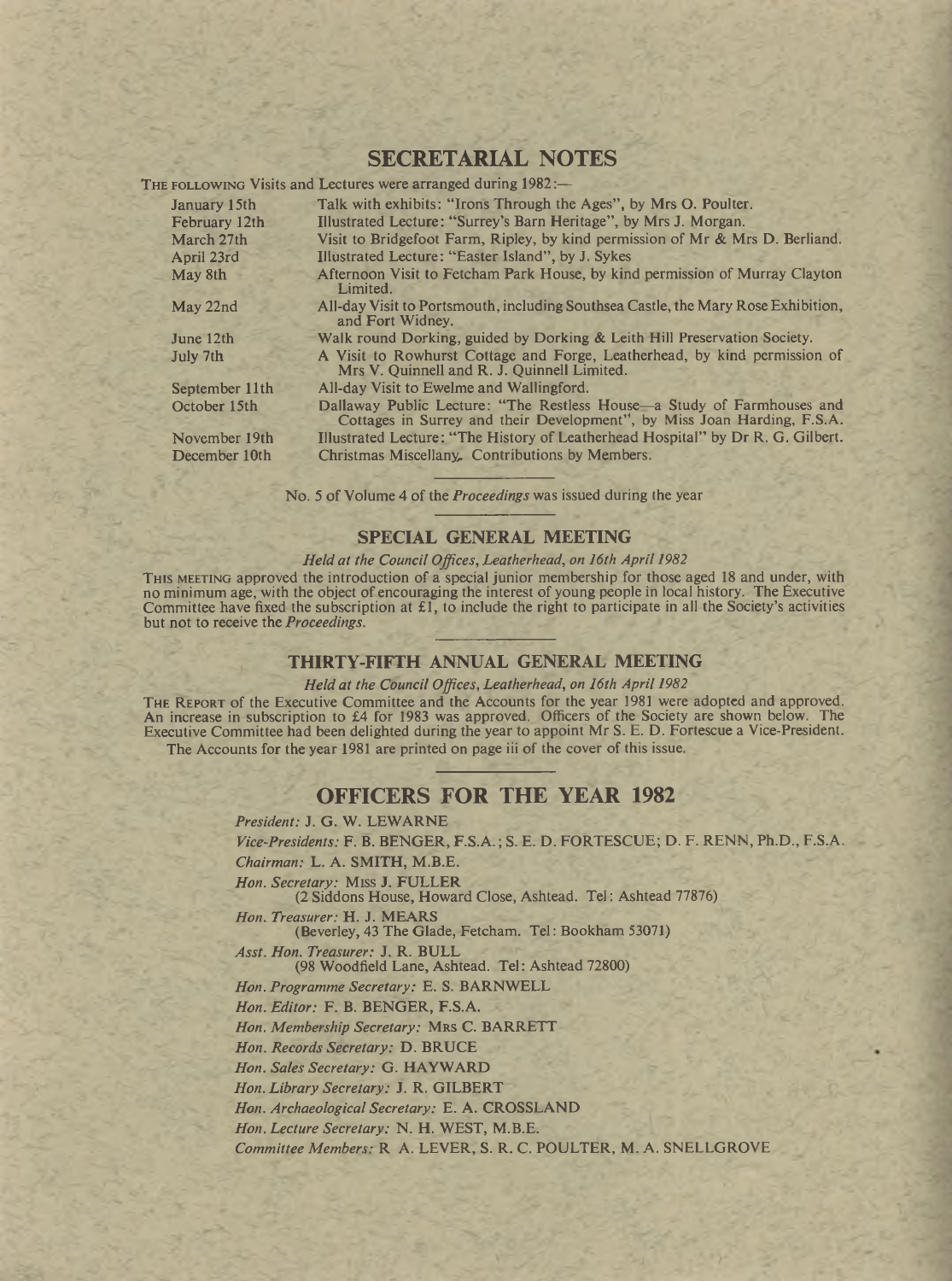## **PROCEEDINGS**

## **of the**

## **Leatherhead and District Local History Society**

## **Vol. 4, No. 6**

## **1982**

## **CONTENTS**

| Occasional Notes<br>and the same same same said the same same same                                                                                                                                                                                         |                      | $\sim$ $\sim$ | 146          |
|------------------------------------------------------------------------------------------------------------------------------------------------------------------------------------------------------------------------------------------------------------|----------------------|---------------|--------------|
| Mediaeval Deeds of the Leatherhead District. Part V. DR. W. J. BLAIR                                                                                                                                                                                       |                      |               | $150-15$     |
| John Hackblock and his Copthorne Estate. G. J. GOLLIN<br><b>Service</b>                                                                                                                                                                                    | $\sim$ $\sim$ $\sim$ |               | 159          |
| A Second Lawrence Map of Ashtead, 1638. R. A. LEVER<br>and the same                                                                                                                                                                                        |                      | $\sim$        | 164          |
| The Leg of Mutton & Cauliflower Inn, Ashtead, in the 18th Century. R. A. LEVER                                                                                                                                                                             |                      |               | 166          |
| <b>Secretarial Notes</b><br>and the company of the company of the company of the company of the company of the company of the company of the company of the company of the company of the company of the company of the company of the company of the comp | $\ddot{\phantom{0}}$ |               | on cover ii  |
| Accounts<br>the contract of the contract of the contract of the contract of the contract of the contract of the contract of<br>$\sim$                                                                                                                      | $\sim$ $\sim$        |               | on cover iii |

## *Illustrations:*

| Col. Fulk Greville Howard (1773–1846). R. Dighton, 1817                             | <b>Sales Controller</b>                            | $\cdot$ $\cdot$ | on page 147 |
|-------------------------------------------------------------------------------------|----------------------------------------------------|-----------------|-------------|
| Plan of the Copthorne Estate, for Sale 1872<br>the company's company of the company |                                                    |                 | on page 163 |
| Four local engraved acquatint views by <i>John Hassell</i> , 1817                   | $\mathbf{r}$ , and $\mathbf{r}$ , and $\mathbf{r}$ |                 | on page 167 |
| Pressforward Lodge, c. 1850 (colophon) $\cdots$ $\cdots$ $\cdots$                   |                                                    |                 | on cover iv |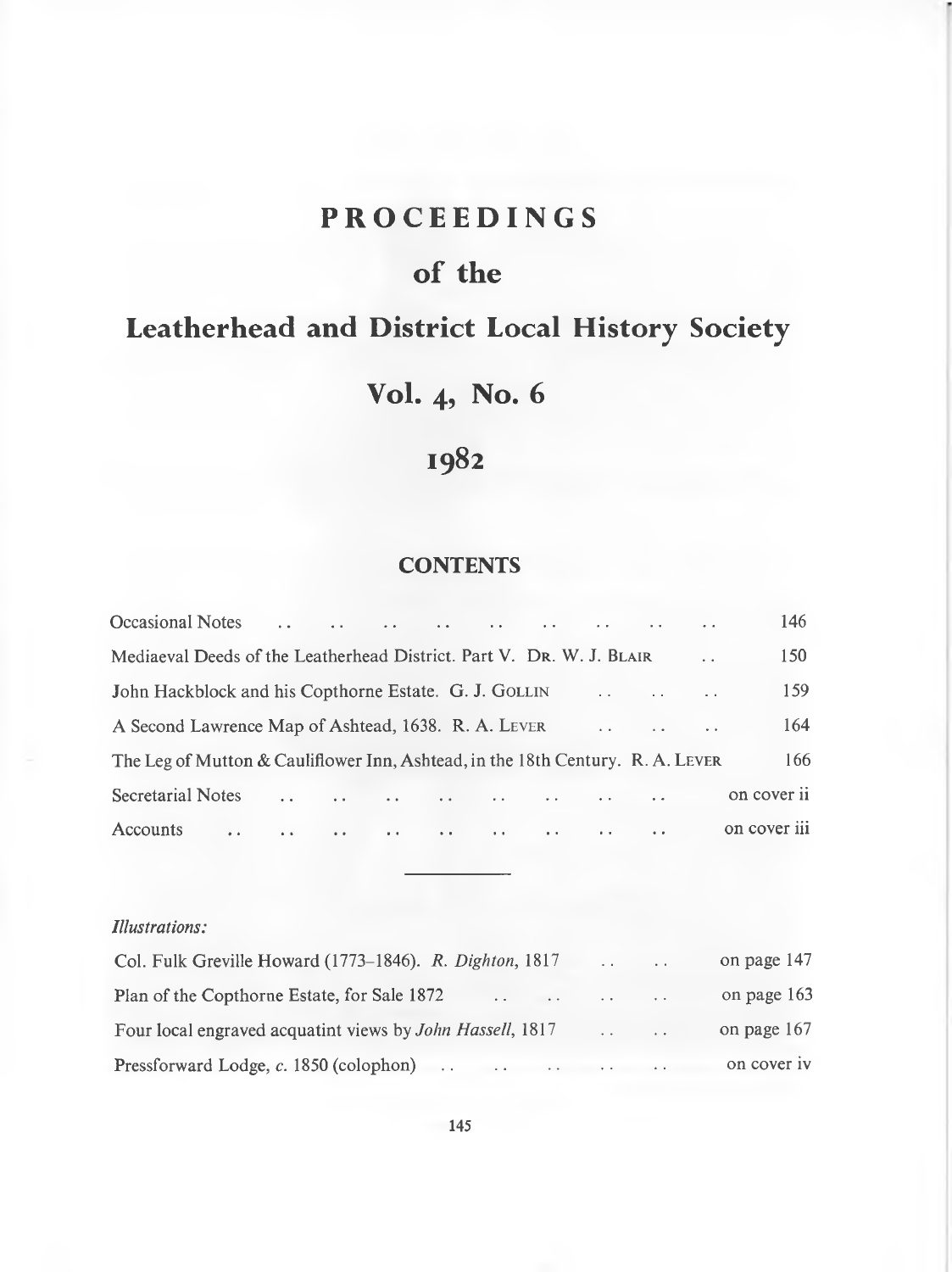## <span id="page-3-0"></span>**OCCASIONAL NOTES**

## **A RECENTLY LOCATED PORTRAIT OF COL. FULK GREVILLE HOWARD (1773-1846)**

At the time of his marriage to the heiress Mary Howard in 1807, Col. Fulk Greville Upton, a younger son of Lord Templeton, assumed his wife's surname and the lordship of Ashtead manor. In addition to his parliamentary duties as M.P. for Castle Rising, Norfolk, he paid regular visits to two other Howard properties, viz. Elford, Staffordshire, and Levens Hall, Westmorland. He frequently stayed at his town house in Westminster.

A cartoon engraving, dated 1817, measuring  $10 \times 8\frac{1}{2}$  inches, has been located at the National Portrait Gallery, London. The artist, Richard Dighton, labelled his impression as of Colonel Upton although this name had been discarded for ten years. Naturally it was filed under the surname cited and thus had not been listed as a member of the Howard family. The Colonel would have been forty-four when the etching was made—his widow Mary survived him by thirty years.

Thanks are due to the National Portrait Gallery for kindly waiving any reproduction fee for the appearance in the Society's *Proceedings* of this reduced photograph of the etching.

R. A. LEVER.

### **JOHN PEPYS OF SALISBURY COURT, FLEET STREET, AND ASHTEAD**

Samuel Pepys in his diary for 30th January 1667/8 mentions dining at an inn in Hercules Pillar Alley, Fleet Street, and hearing a very good discourse between old men belonging to the law, "and here I first heard that my cozen Pepys of Salisbury Court, was Marshal to my Lord Cooke when he was Chief Justice." Henry B. Wheatley in his supplementary volume " Pepysiana" 1899, on page 24 lists him among a number of members of the Pepys family which he has been unable to place in the very comprehensive pedigree of the Pepys family facing page 8. The diary of September 1st 1662 mentions that the Duke and Duchess of York were going to "dine with my Lord Barkeley with the Queen (to Durdans where 1 have been very merry when I was a little boy)" . One might infer that Samuel Pepys, as a boy, was introduced to the noble mansion, The Durdans at Epsom, by his cousin John Pepys of Perrycroft, Ashtead.

Charles Warburton James, in his book "Chief Justice Coke, his family and descendants at Holkham", Country Life Ltd. 1929, furnishes proof that John Pepys of Salisbury Court is identical with John Pepys of Ashtead, d. 1662. Samuel Pepys was very distantly related to John. John's great grandfather John of Southcreeke, was the brother of William of Cottenham, Samuel's great great grandfather. Although they were widely removed in relationship, they were near neighbours since Samuel's father John, the tailor, was also in Salisbury Court.

Through his position as confidential secretary to and eventually one of the executors of the great Sir Edward Coke, John Pepys had connections with the Durdans. This was the seat of the Berkeley family. After the Restoration, the palace of Nonsuch at Ewell was given by Charles II to his mother Henrietta Maria. In September 1660 she granted the office of Keeper of the House of Nonsuch and of the Little Park to George, Lord Berkeley.1 Later, when Barbara Castlemaine Baroness of Nonsuch and Duchess of Cleveland demolished the palace, much of the materials was sold by her to the Berkeleys to be used in the reconstruction of the Durdans.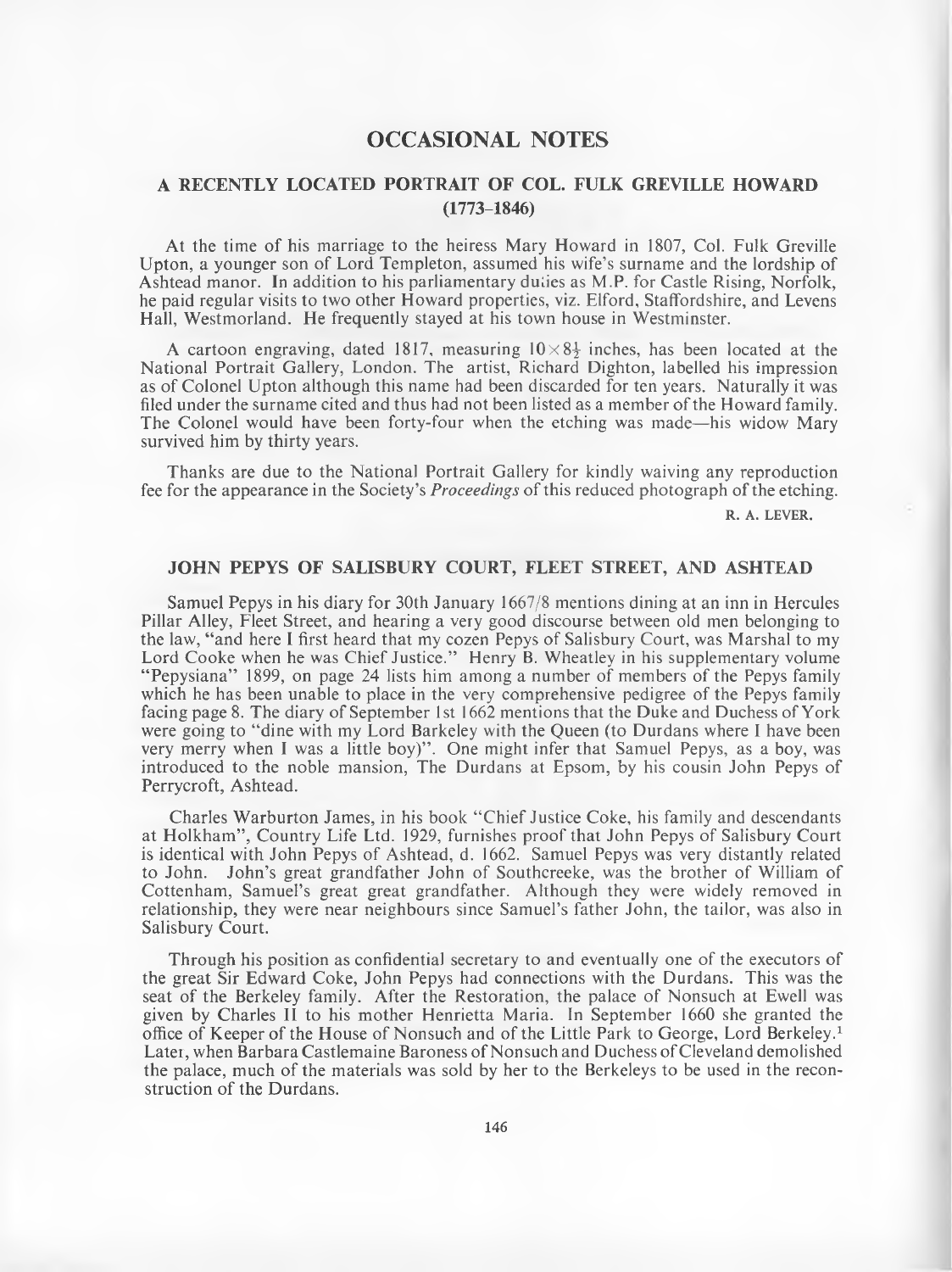

**Courtesy of National Portrait Gallery** 

COL. FULK GREVILLE HOWARD (ne Upton) 1773-1846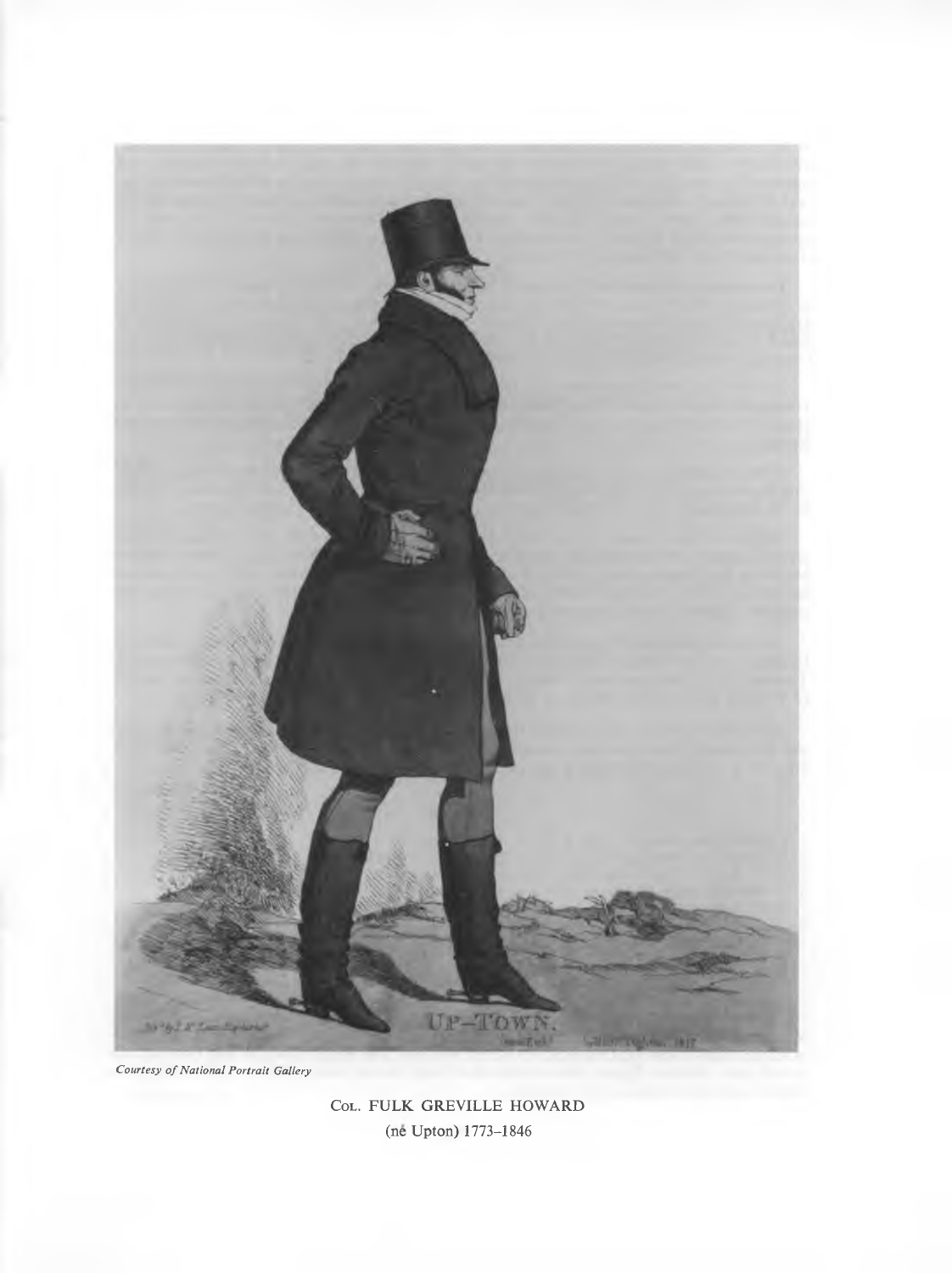Chief Justice Sir Edward Coke had seven sons and three daughters. The second son, Sir Robert Coke, married Theophila Berkeley, the sister of George Lord Berkeley. He inherited the Durdans, but they died childless. The property passed to his nephew George, Earl of Berkeley. He put a memorial tablet to his uncle and aunt in St Martin's parish church, Epsom. Also buried in this church is Robert Coke, of Nonsuch 1622–1681.<sup>2</sup> He was the youngest son of Sir Robert. He married his first cousin Theophilia, one of the seven children of Arthur Coke, Sir Edward's third son.

There was a relationship by marriage between the Coke and Pepys families. John Coke, Sir Edward's fourth son, married Merial Wheatley. John Pepys married Ann Walpole, daughter of Terry Walpole of South Creek. The Walpoles were related to the Mansers of South Creak and through them to the Wheatley family. So the second generation of the Coke and Pepys families had common relations.<sup>3</sup>

In 1702 Charles Berkeley sold the Durdans to Charles Turner, the nephew of William Turner, the Lord Mayor.4 In 1708 he sold it to the Duke of Argyll and Greenwich. In about 17I2it was bought by Lord North and Guilford, the father of the Prime Minister, Lord North.

It was probably due to the service of John Pepys to Chief Justice Coke and their relationship by marriage, that John Pepys was able to introduce his young cousin, Samuel, as a boy to the splendours of the Durdans, only two miles from the Pepys' Ashtead home.

There is a letter written by Sir Edward's fifth son Henry in 1635, after the death of his niece " Brigget" , the daughter of his brother Clement. She died after a long illness and was buried in the Temple church. He asks his father's executors to show some appreciation of the nursing given in Brigett's illness by Mrs Pepys and her daughters Eliza and Jane. He suggests that they should be given  $£100$  each and mourning.<sup>5</sup>

We know that John Pepys, of Ashtead, and his wife Ann had three children, Edward, Eliza and Jane.6 Edward married Elizabeth Walpole, probably a cousin. Eliza married Thomas Dyke. Jane married a lawyer, John Turner (1613-1688). He was the elder brother of William Turner, Lord Mayor of London 1688/89.

John Pepys died in 1652 and at a Court Baron held 2nd January 1653/54, Edward Pepys was admitted to the estate but soon after, he sold it to William Oglethorpe (in April 1656). He sold it by 1662 to George Rouse, called by Pepys "The Queen's Tailor".

G. J. GOLLIN.

#### **NOTES**

- 1. Gordon Home, "Epsom", 1901, p. 163.
- 2. C. J. Swete, "A Handbook of Epsom", *c.* 1860, p. 52. Gordon Home, "Epsom", p. 70.
- 3. C. W. James, "Chief Justice Coke", 1929—Coke pedigree.
- 4. H. Whitear, "More Pepysiana", 1927—Turner pedigree.
- 5. C. W. James, "Chief Justice Coke", 1929, p. 114.
- 6. H. B. Wheatley, "Pepysiana", 1899, pedigree facing p. 8.

#### **THE PORTWAY**

Recent research (*Proceedings*, Vol. 4, No. 5, p. 115), based upon original sources, has shown that the Portway followed a more southerly route than was suggested in *Ashtead a village transformed* (L.D.L.H.S., 1977, pp. 195-6). The earlier study of the Portway was based upon *Ancient Epsom, the common fields and ancient roads* (White, 1928), which has been found unreliable in other respects. A, J, GILLIES.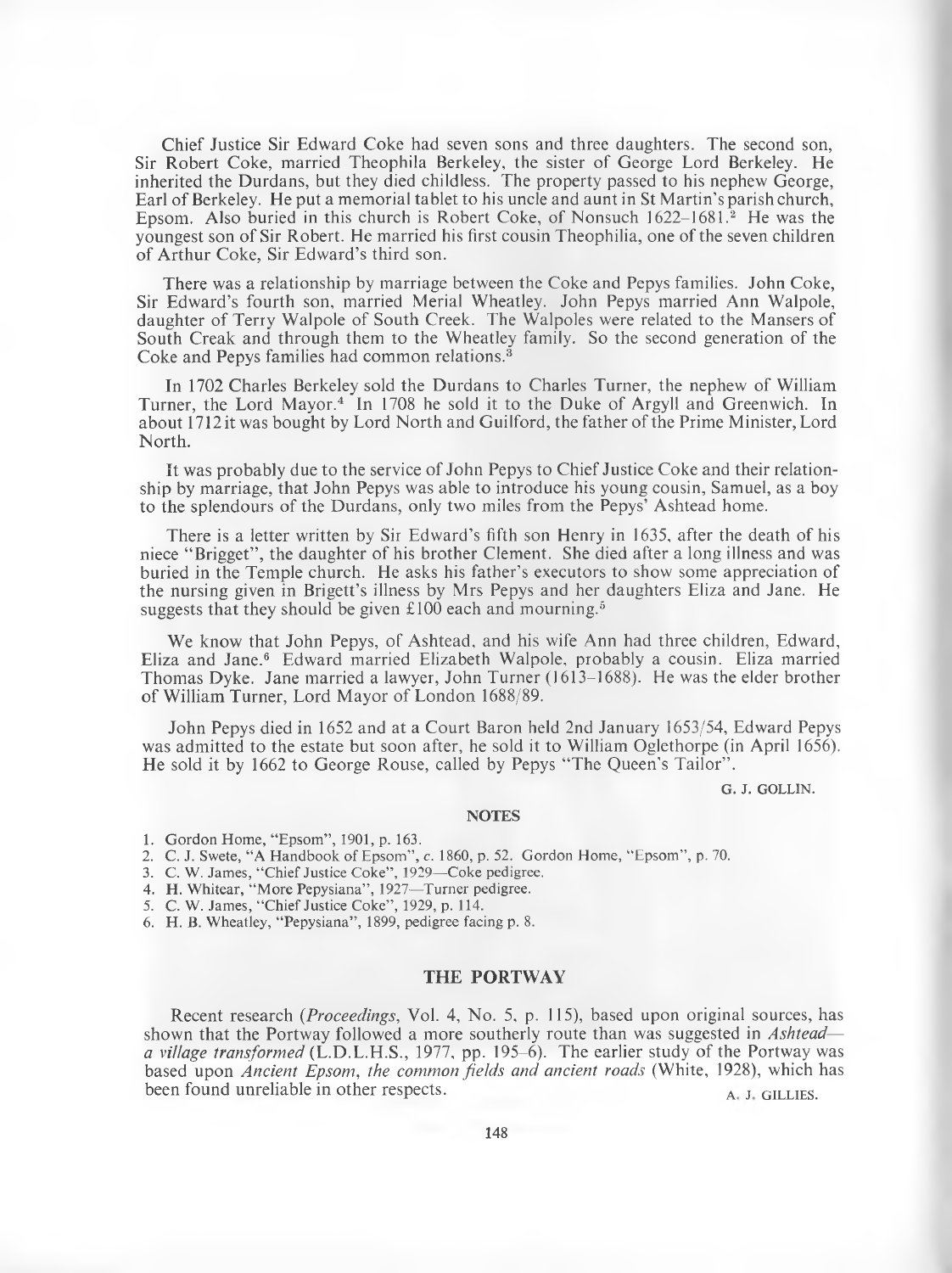Commenting on Mr R. A. Lever's note in *Proceedings,* Vol. *4,* No. 5, at pp. 114-6, Dr John H. Harvey, F.S.A., has written "Portway can only be the Roman Stane Street near Langley Bottom, at the south end of the big area called The Breach. The name "Merlesherne" must mean Marl Corner, the Abbot's Pit being for marling the fields."

EDITOR.

### **CORRIGENDA**

#### *Proceedings,* **Vol. 4, No. 3 (1979)**

p. 68 (Ashtead House article) last paragraph. The provenance of Rev. William Charles Denshire was from *Boston,* near Market Deeping, Lincolnshire, *not* Boston.

#### *Proceedings,* **Vol. 4, No. 5 (1981)**

p. 134, Beckford Family Tree. Frances [4], son of Peter Beckford (Speaker of Assembly, Jamaica) died 1768, *not* 1778.

William, son of William Beckford (twice Lord Mayor of London), was the author of Vathek.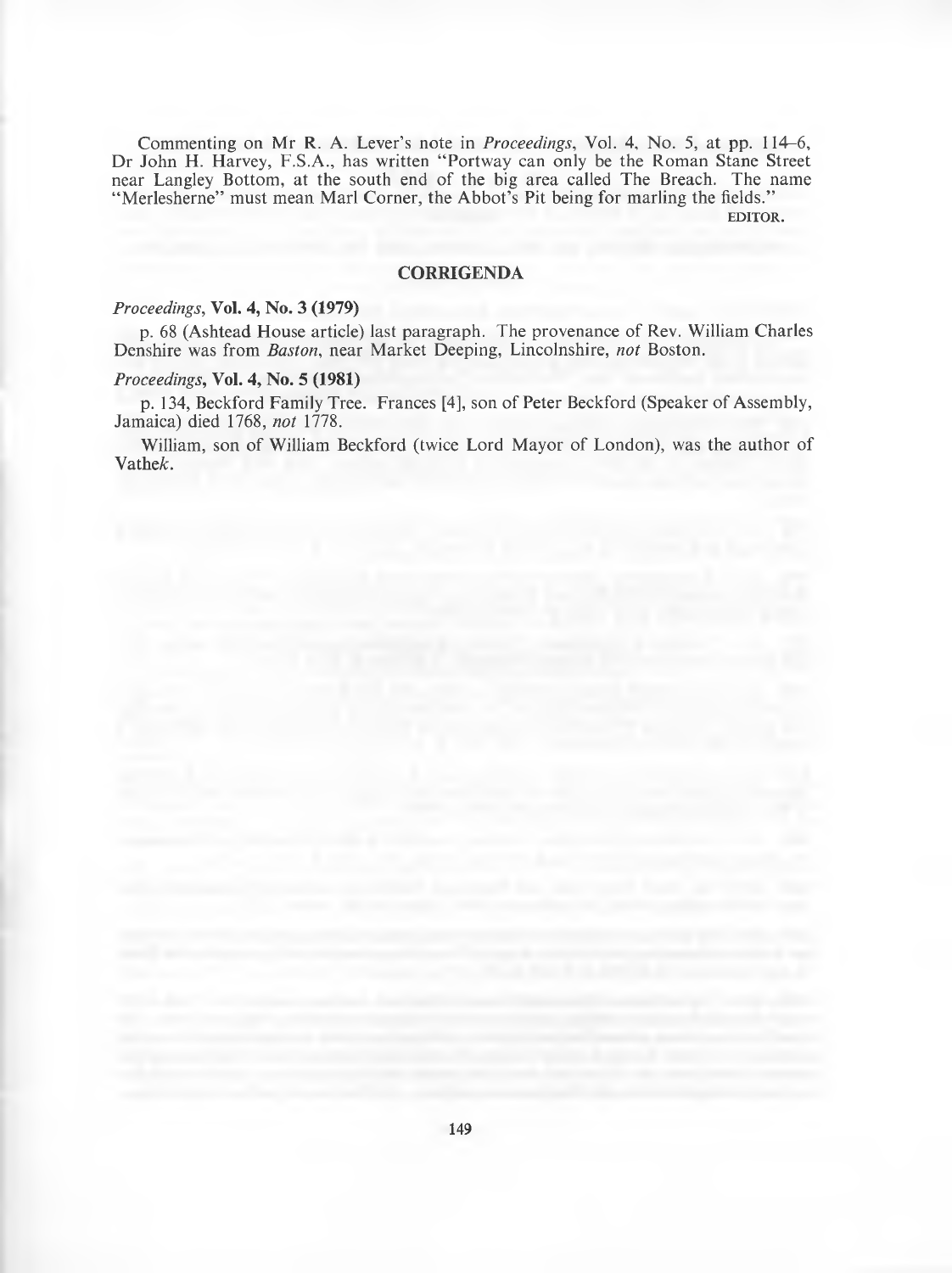## **MEDIAEVAL DEEDS OF THE LEATHERHEAD DISTRICT**

#### By Dr. W. J. BLAIR

### PART V

## PROPERTIES OF THE DE MICKLEHAM AND DE APERDELE FAMILIES *CONTINUED*

### APPENDIX: ROYAL DOCUMENTS RELATING TO MICKLEHAM

The following is a summary of royal letters on the official enrolments which relate directly to the Mickleham deeds printed last year (Nos. 107-142). The entries have all been considerably condensed, and " Mickleham" is everywhere abbreviated to " M." Except where otherwise stated, all properties are said in the original documents to be held in chief.

154 *1293.* To escheator. Deliver to Alice, late wife of Gilbert de Mikkelham, 50 ac. land, 3 ac. meadow and 3s 7d rent in Wulvetheleye and M., whereof she and Gilbert were enfeoffed jointly. Deliver to the same  $\frac{1}{3}$  messuage in M. worth 16d p.a., and land, meadow, wood, pasture and rent there worth 19s 9d p.a., assigned to her as dower. *(Cal. Close R. 1288-96,* 306-7.)

155 *1311.* To John son of Gilbert [de Mikelham]. Licence to grant to Mr Richard Wodelok a messuage and carucate in M., with the advowson. *(Cal. Pat. R. 1307-13,* 306.)

156 *1318.* To escheatoi. Intermeddle no further with the manor of M., which John de Mikelham granted to Mr Richard Wodelok for 6 years by charter, and which reverted to John after the term. *(Cal. Close R. 1313-18,* 539.)

157 *1321.* To John de Mikelhame. Pardon for unlicenced acquisition of the manor of M. and the advowson from Mr Richard Wodelok. *(Cal. Pat. R. 1321-4,* 8.)

158 *1327.* To Richard Denys, citizen of London, and wife Rohese. Pardon for unlicenced acquisition, in tail, of William Spray of M., bondsman, with chattels, issue and a messuage and land in M. which William held in villeinage of John de Mickelham, who held them in chief as of the honour of Rochester. *(Cal. Pat. R. 1327-30,* 19.)

159 *1331.* To John son of Gilbert de Mikelham. Licence to enfeoff John son of Adam de Apperderle, and John son of John de Mikelham the younger, in a messuage and 2s 8d rent in M., and the advowson. *(Cal. Pat. R. 1330-4,* 107.)

160 *1332.* To John de Mickelham. Licence to enfeoff Roger de Aperdele in the manor of M., except a messuage, 120 ac. land and 4 ac. wood. *(Cal. Pat. R. 1330-4,* 272.)

161 *1336.* To John Dewy and wife Margery. Pardon for unlicenced acquisition from John de Mickelham, in tail, of the manor of M. *(Cal. Pat. R. 1334-8,* 232.)

162 *1345.* To John son of John de Mikelham the younger. Licence, at the Queen's request, for John to alienate in mortmain to Reigate Priory the advowson of M., and for the Priory to appropriate it. *(Cal. Pat. R. 1343-5,* 526.)

163 *1346.* To escheator. Intermeddle no further in a messuage and 45 ac. land in M. which belonged to John Adryan, and restore the issues to John son of the said John. The land had been taken in hand because Gilbert de Mykelham, who was said to hold it in chief, alienated it without licence to John Adryan, his wife Cecily and his heirs; but the king later learned from John son of the said John, and established by inquisition, that it is not held in chief, but held of John de Mikelham son and heii of Gilbert de Mykelham for 2s 7d p.a.;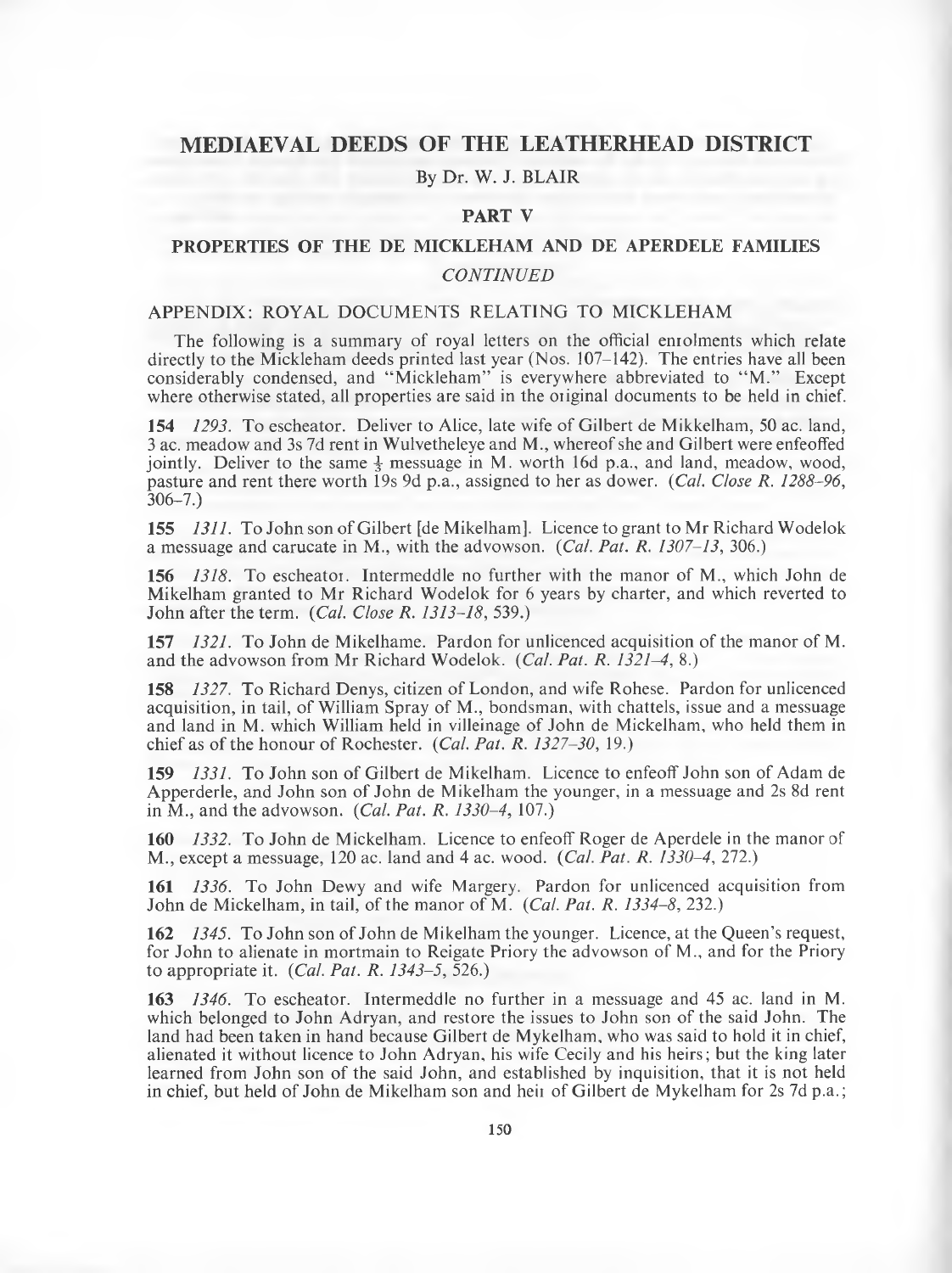John son of Gilbert holds it of John de Leghe, lord of Waltone, who holds it of the honour of Clare. (*Cal. Close R. 1346-9,* 118-9.)

164 *1346.* To John de Newenham. Pardon for unlicenced acquisition of 18 ac. land in M. from Gilbert de Mikelham, tenant-in-chief of Edward II, and of 12 ac. land, 9 ac. wood and *j* messuage in M. from John de Wauton who had acquired them from the said Gilbert; and for the trespasses of the said John and John, and Roesia daughter and heir of John de Newenham, and afterwards William de London tailor who has now married Roesia, in successively entering the property without Edward II's licence. *(Cal. Pat. R. 1345-8, 51,* 149.)

165 *1349.* To Roger de Aperdele. Licence to grant to Richard son of Roger de Aperdele, and the heirs of his body, the manor of M. except 80 ac. land and 4 ac. wood, with remainders to John and John, Roger's two sons, and the heirs of their bodies, and reversion to the grantor and his heirs. *(Cal. Pat. R. 1348-50,* 421.)

166 *1353.* To William de Cornewaill, citizen of London. Pardon for unlicenced acquisition from Roesia late wife of Richard Denys, citizen and goldsmith of London, of a messuage, 10 ac. land and 9 ac. wood in M.; and licence to retain, with successive remainders in tail to Thomas his son, John de Cornewaill and John Martyn, and reversion to Thomas's right heirs. *(Cal. Pat. R. 1350-4,* 434.)

167 *1365.* To Hugh atte Sonde of Surrey. Pardon for unlicenced acquisition from John de Frithele of a messuage, 80 ac. land and 4 ac. wood in M .; and licence to grant them to Joan widow of the said John for life, with remainder to John's right heirs. *(Cal. Pat. R. 1364–7, 98.)* 

168 *1366.* To Simon de Bradestede. Grant of the custody of the manor of M. except 80 ac. land and 4 ac. wood, late of John son of Roger de Aperdele, the younger, outlawed for felony; to hold, while in the king's hand, without rendering anything. *(Cat. Pat. R. 1364-7,* 306.)

169 *1366.* To William Croyser. Grant of the custody of the manor of M. *[etc., as in* 168]; to hold during pleasure, rendering the extent yearly at the exchequer. *(Cal. Fine R.* vii, 339.)

170 *1369.* To William de Wykeham, bishop of Winchester. Grant of all the lands in M. which John son of Roger de Aperdele, the younger, held in chief, now in the king's hand because of John's outlawry for felony; to hold for the services for which they were held before. *(Cal. Pat. R. 1367-70,* 211.)

171 *1403.* To Nicholas Wykeham clerk, John Eylmer clerk, John Campeden clerk, John Wykeham parson of Mapulderham church, Thomas Ayleward clerk, and William Norton clerk. Pardon for unlicenced acquisition, from William bishop of Winchester, of  $\frac{1}{2}$  the manor of M. *(Cal. Pat. R. 1401-5,* 227.)

172 *1405.* To Nicholas Wykeham *[and the others in* 171]. Licence to enfeoff Robert Keton clerk, Thomas Lavyngton clerk, John Brymmesgrave and John's heirs in 133 ac. land, 150 ac. pasture, 6 ac. wood and 14s rent in M. *(Cal. Pat. R. 1405-8,* 17.)

173 *1431.* To Laurence Doune alias Laurence James. Pardon for unlicenced acquisition, from John Bromesgrove of Surrey clerk, of 133 ac. land, 150 ac. pasture, 6 ac. wood and 14s rent in M., by name of § the manor of M. *(Cal. Pat. R. 1429-36,* 121.)

174 *1431.* To escheator. Take fealty of Laurence Doune otherwise Jamys, and give him livery of  $\frac{2}{3}$  the manor of M. and issues; as it is found by inquisition that John Brymmesgrove clerk at his death held no lands in chief nor of any other in demesne nor in service, but by indenture demised to Laurence to farm for 22 years from 26 August 7 Henry VI [1429] the said  $\frac{2}{3}$ , which he held in chief; that by writing of 21 March 9 Henry VI, within the said term, John made a release thereof to John, his heirs and assigns without the king's licence; that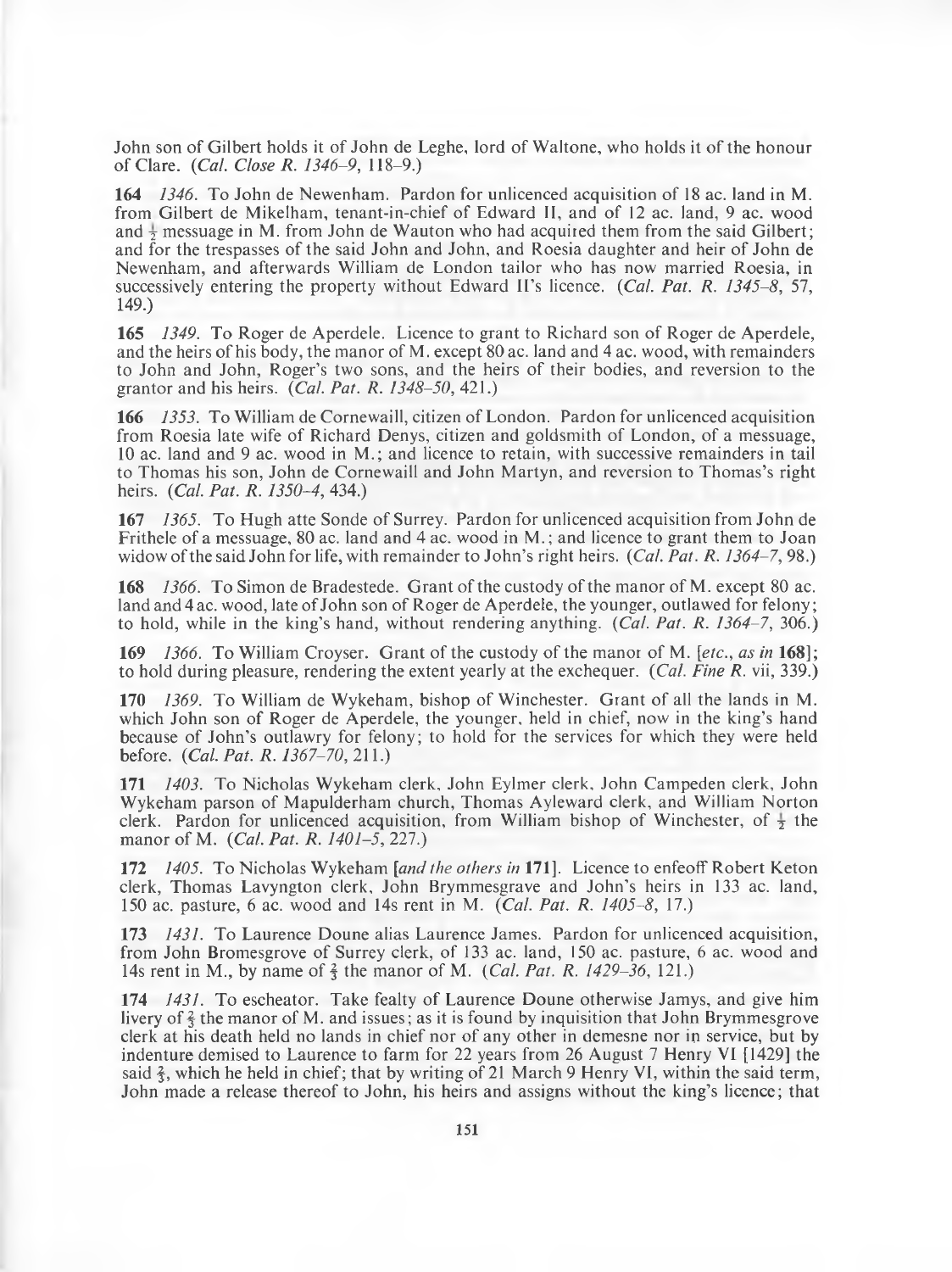Laurence was seised thereof; and that by letters patent of 9 Henry VI [173] the king pardoned the trespass. *(Cal. Close R. 1429-35,* 89.)

**175** *1441.* To Thomas Morstede Esq., William Otteworth, Ralph Wymeldon and his wife Isabel. Pardon for unlicenced acquisition from Laurence Doune of all his lands, rents and services in M., by name of  $\frac{1}{3}$  the manor of M., sometime of John Bremesgrove clerk; and grant to them and their heirs, to hold for due service. *(Cat. Pat. R. 1436-41*, 545.)

**176** *1441.* To William Asshurst, Thomas Slyfeld, John Chamberlayn and Richard Asshurst. Pardon for unlicenced entry into 40 ac. land, 4 ac. wood and 120 ac. pasture in M., granted to them by Laurence Doune to hold for 100 years from Michaelmas 1434. *(Cal. Pat. R. 1441-6,* 28.)

**177** *1448.* To Richard Horton gentleman. Pardon for unlicenced acquisition, from John Wydowesson, citizen and saddler of London, and his wife Isabel, of all lands in M. called the manor of M. otherwise Frydelees, with wards, reliefs, etc. and the advowson; and licence to grant the same to John de Audeley gentleman, John Broughton gentleman, John Endyrby gentleman, and their heirs. *(Cal. Pat. R. 1446-52,* 184-5.)

**178** *1449.* To Richard Horton gentleman. Licence to grant to John Wydowesson, citizen and saddler of London, and his wife Isabel, all his lands in M. called the manor of M. otherwise Frydelees, with appurtenances and the advowson; and for William and Isabel to regrant the same to Peter Ardern, chief baron of the exchequer, William Grond, William Wydowesson and John Lokke, citizens and mercers of London, and their heirs. *(Cal. Pat. R. 1446-52,* 255.)

**179** *1464.* To Richard Wymeldon. Pardon for unlicenced acquisition, from Isabel Wymeldon late wife of Ralph Wymeldon of M., of  $66\frac{1}{2}$  ac. land, 75 ac. pasture, 3 ac. wood and 7s rent in M., by name of  $\frac{1}{3}$  the manor of M. *(Cal. Pat. R. 1461-7,* 321.)

#### **PROPERTIES, MAINLY OF THE DE MONTFORT FAMILY, IN ASHTEAD**

#### **INTRODUCTION**

The small group of Ashtead deeds in Public Record Office class E210 must be strays from the thirteenth- and fourteenth-century manorial archives. They mainly relate to the transactions of the de Montfort family, who held the manor from 1260 (Cf. *VCH Surrey* iii, 247-8). Other deeds relevant to the manorial descent have been added from the Public Record Office and British Library collections. For permission to publish these deeds we are grateful to the Controller of Her Majesty's Stationery Office and the British Library.

### **TEXTS**

**180** Henry **III** pardons Matthew Bardulf, by request of Matthew de la Mare, of the royal forfeiture due for trespass done in the warren of Peter de Monte Forti of Astede, whereof Matthew Bardulf is accused and for which he is held in the royal prison of Guldeford'. Order to the sheriff of Surrey to release him. Windsor, 7 February 45 Henry III [1261.] [Close Roll, P.R.O. C54/77 *m.* 17; Cf. *Cal. Close R. 1259-61,* 344-5.]

**181** Peter son of Peter de Monteforti to Henry de Fingrie. Demise (indented) of 8 marks annual rent owing me from Walter le Grant, constable of Reygate, at Christmas and Michaelmas in equal portions, for the whole tenement which he holds of me in the vill of Neudegate. To hold for life, until I provide Henry with a ploughland worth 6 marks in another suitable place to hold for life at Id at Easter for all service; but while Henry holds the 8 marks rent he is to pay me yearly 2 marks at Christmas and Michaelmas in equal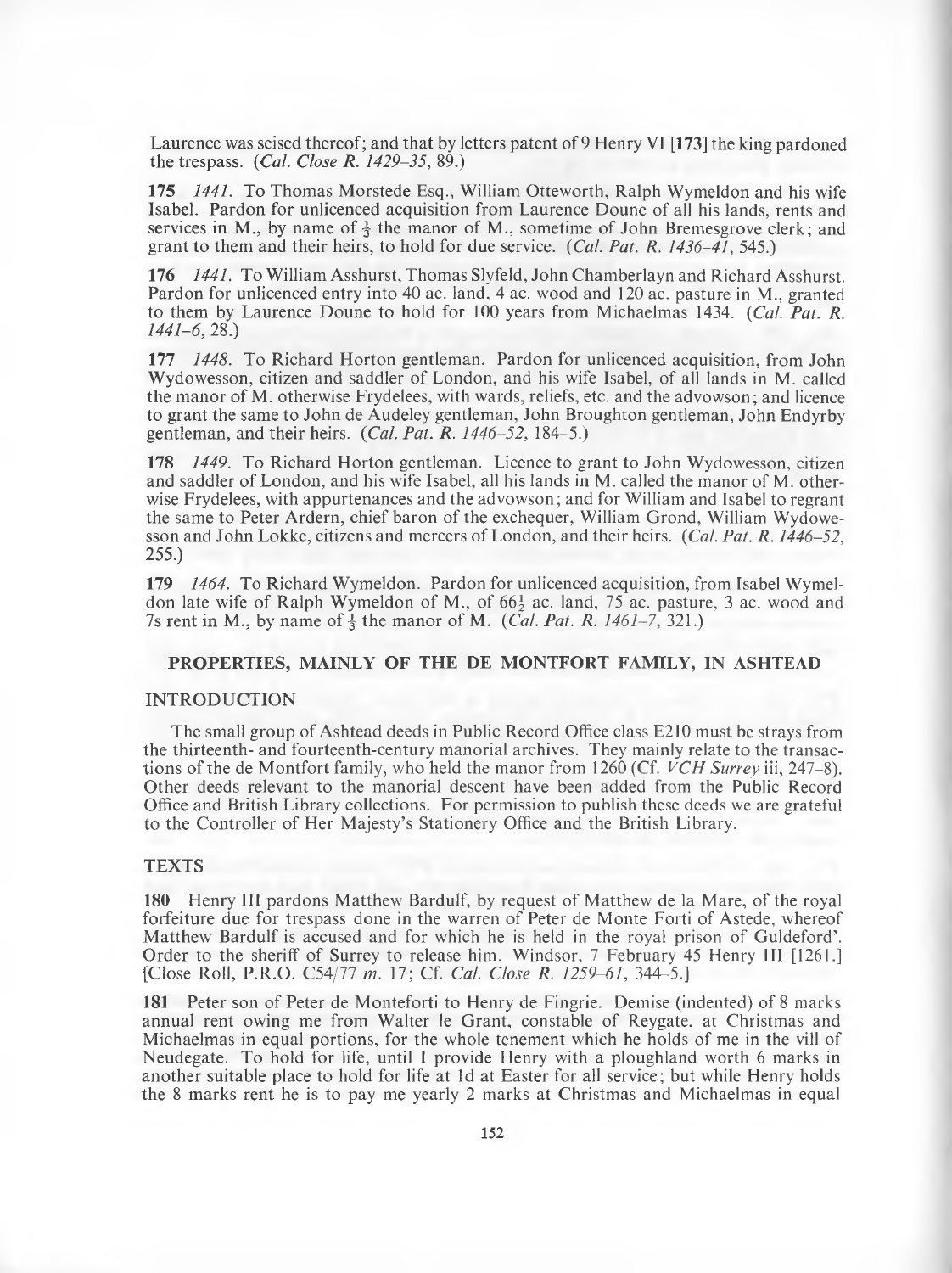portions, and do due service to the other lords of the fee. Warranty of the 8 marks rent for Henry's life until the ploughland is provided; and after Henry's death the 8 marks rent, or the ploughland if he has had it in exchange, will revert to me and my heirs. Alternate sealing. *Witnesses:* Sir Roger Bassete knight, John Aufray, John Aubrey, William son of John, Richard Neuman', Richard Malemeyns, and others. *SeaI lost.* [c. *1270?]* [P.R.O. E210/3616.]

**182** John Florentin of Guldeford to Sir Peter de Monteforti, Maud his wife and their heirs. Release of 10 ac. land and 2 ac. wood in the vill and territory of Estede, which Richard le Barber once held. Sealing. *Witnesses:* John Aunfrei of Ledrede, John de Aperdurle, Walter le Stout, John son of the priest ( *presbiter)* of Estede, Robert Cornet, Richard le Taylur, John le Clerc, and others. *Seal lost.* [c. *1290?]* [P.R.O. E210/2965.]

**183** Final concord, Westminster, quindene of Easter 14 Edward **I** [28 April 1286], between John son of Peter de Monteforti plaintiff and Peter de Monteforti defendant, concerning the manor of Ashtead [*and nine other manors in Warwickshire*, *Rutland and Nottinghamshire],* Peter acknowledged the manors as John's right, to hold to John and his heirs by the body of Alice daughter of William de la Plaunche, of Peter and his heirs, at rent of £50 p.a. at Easter and Michaelmas in equal portions for all service. [*Further provision concerning another manor.]* Warranty to Peter. Reversion to Peter and his heirs, to hold of the chief lords of the fee for due service, in default of issue of John and Alice. Made in the presence of William, who did fealty to John. [Foot; P.R.O. CP25(i)/285/23( 163).]

**184** Margaret daughter of Anfrid le White of Astede, formerly wife of John son of John son of the chaplain of Astede, to her son Henry the chaplain. Grant, in my free power and widowhood, of 8 arable ac. in the parish of Astede in a field of John Aubrey called la Simonie, which my said father Anfrid gave me in free marriage with my said former husband John; whereof 6 ac. lie together in the same field between the said John Aubrey's land on either side and extend lengthwise from E to W, and the other 2 ac. lie together in the same field between the said John Aubrey's land to the W and the common of Astede and Ebesham to the E. To hold for due service (that is, 2s at the four principal terms) to the chief lord of the fee, and a clove to me at Christmas, for all service. Warranty. Sealing. Asted, Wednesday before Nativity of St John Baptist, 15 Edward [I, 18 June 1287]. *Witnesses:* Walter le Stut, John Aubrey, Walter le Hore, Richard le Taylur, John de la Leghe, Henry ate Wode, William son of John son of John the chaplain, John son of John the clerk, and others. " Et est interliniare. Jacent. positum ante consignationem" [*followed by ruling-up of rest of line*]. *Seal lost.* [P.R.O. E210/7107.]

**185** Edith de Pariz, sister and heir of William de Pariz cellarer of London, to Roger le Graunt barber of London. Grant of all my tenement with lands etc. in the vill of Ass... which 1 have by inheritance from my said brother William. To hold of the chief lords of those fees for due service. Warranty. Sealing. *Witnesses:* John Payn, Gilbert ate Wode, Robert Payn, Roger Basse, Henry le Lepere, Richard atte H ..., and many others. Asshestede, feast of St Catherine, 33 Edward I [25 November 1304]. *Seal: Multi-pointed device; fragmentary. White wax.* [P.R.O. E210/6836.]

**186** John de Monteforti, son and heir of Sir John de Montefort' knight, to his mother Lady Alice de Montefort'. Concession of all her dower in my manor of Astede, of both villein and free tenants with their services, of land, wood, meadow and pasture, with houses, gardens, a field called la Gerstone, and a grove called la Barboresgrave; and there will be apportioned to me as much wood in la Northewode as the said grove, which [grove] Sir John de Mursenk' sold to Sir Peter de Monteforti and which the said Sir John inherited after the death of Sir Reynold formerly rector of Astede church. To hold her said dower as John earl Warenne dowered her with it, and as metes and fences (*meth*' *et stach')* demarcate. Release also of all actions and demands which I have had against her because she had the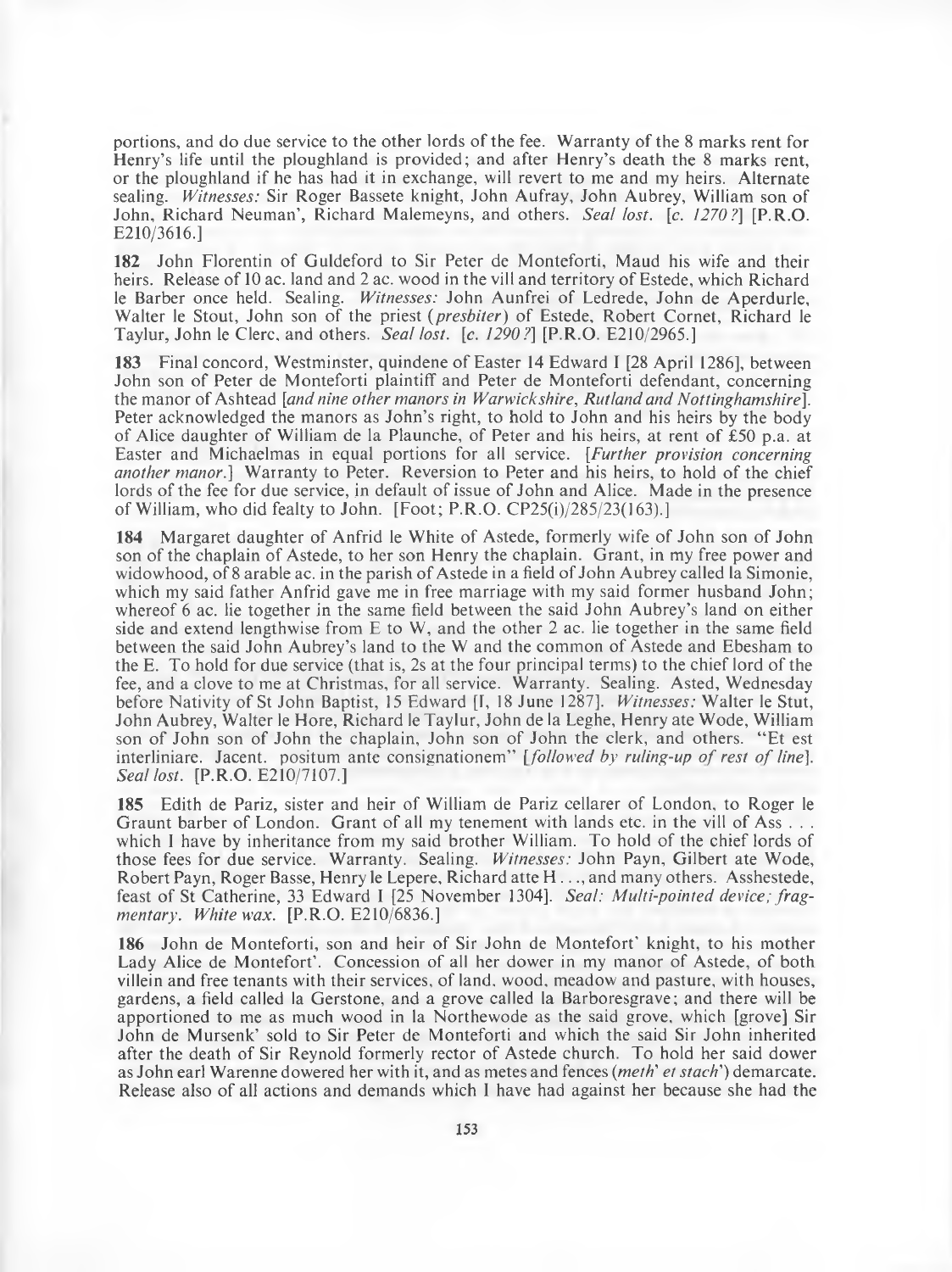manor for some time by reason of socage *(ratione socagii),* so that I shall be able to demand no account from her for that period. For this release Alice pledges herself by all her goods to acquit and protect the said John de Montefort' against the executors of Mr William de Montefort', once dean of St Paul's London, if the said John is impleaded of the said manor by the said executors, provided that the plea is not initiated by collusion between John and the executors, as is more fully set out in a bond which the said John my son [sic] has of me. The parties have pledged to keep this agreement faithfully. Sealing. *Witnesses:* John Randolf', William de Northewode, John de Bures, John de Wolveston', John Payn, Gilbert le Hore, John de Chereborgh', and others. Astede, Thursday after Annunciation 2 Edward [II, 27 March 1309], *Seat lost.* [P.R.O., E210/8973.]

187 John de Warenne, earl of Surrey, to Sir Peter de Montfort and heirs. Release of all actions and demands touching his manor of Ashstude which he holds of us, saving 3s 4d yearly at Easter and Michaelmas in equal portions for all actions and demands of that manor. Sealing. At our castle of Reygate, 20 July 9 Edward II [1315]. *[In French*.] *No sign of seal.* [P.R.O. E210/5163.]

188 Joan formerly wife of John de Wolveston' of Ledrede to Sir Peter de Monteffoti knight. Release of the croft called Simondescroft in Asstede. Sealing. *Witnesses:* John de Hayton', John Randolff, Roger de Aperdele, John Faukes, Walter le Hore, Robert Payn, Thomas le Hayward, and others. Asstede, 1 January 14 Edward [II, 1321]. *Sea! lost.* [P.R.O. E210/1972.]

189 Roger le Graunt, barber of London, to Sir Hugh de Rovecestr' of Bromshulf', executor and sole administrator of the will of Sir James de Dalilegh' deceased. Release of the tenement once William de Paris's in the vill of Ashstede. Sealing. Westmethefeld, London, Tuesday on the morrow of Hilary, 5 Edward III [14 January 1332], *Witnesses:* Robert de Duton', Thomas Jelyng' of Leddrede, Sir John de Bampton clerk, John Milis, William Prest, and others. *Sea! (hexagonal): Moon and star with object between: S' ROGERI LE BARBO[R], Red wax.* [P.R.O. E210/6099.]

190 Final concord, Westminster, quindene of Easter 6 Edward III [3 May 1332], between John de Tidilmynton' clerk plaintiff and Bartholomew de Malvern' of London and Alice his wife defendants, concerning a messuage and 10 ac. land in Ashstede. The defendants acknowledged the tenement as John's right because he had it of their gift, to hold to John and his heirs of the chief lords of that fee for due service. Warranty by Bartholomew and his heirs to John and his heirs. For this John gave the defendants 40 marks. [Foot; P.R.O. CP25(i)/229/44(87).]

191 Hugh de Rovecestr' of Bromshulf', sole executor and administrator of the will of James de Dalilegh', to John de Tydilmynton' clerk. Demise of a toft and 13 ac. which were Richard de Whaddon's in the vill of Ashstede, which James held during his life and which were afterwards adjudged and delivered to me as executor (for £250 pledged to James by Richard according to Statute Merchant, and then in arrears), before John Bourser and Geoffrey de Hertelpol, the king's justices, at the Surrey assizes held on Saturday after St Lucy, 12 Edward II [16 December 1318]. To hold to John as his free tenement, for the whole term that I have the toft and land, and for the whole interest that I have in it, by virtue of the said statute and the statute issued in this cause. Warranty. Sealing. *Witnesses:* Robert Payn, Richard Aubrey, Richard Malemeyns, Thomas de Jelyng', John Faukes of Leddrede, Gilbert atte Wode, Henry Neumon, and others. Ashstede, Sunday before Nativity of St John Baptist, 6 Edwaid III [21 June 1332]. *Seal (oval): Seated Virgin and Child with praying figure below, all in cusped oval; ... ANVM IN CATH ... Brown wax.* [P.R.O. E210/6197.]

192 Henry son and heir of John de Wolvestone of Ledrede to Sir Peter de Montefforti knight. Grant (for a sum of money) of all my croft with adjoining hedges and ditches in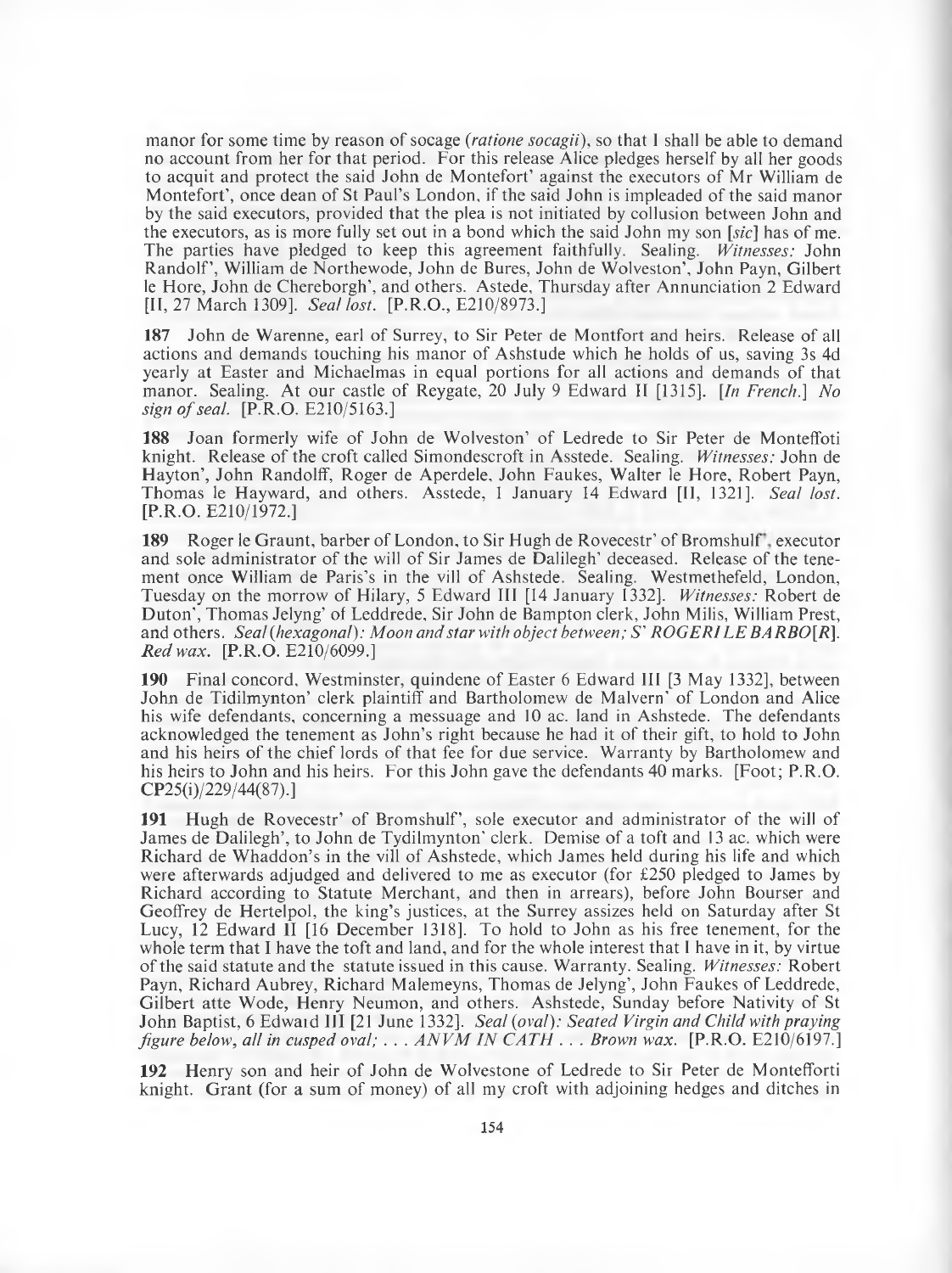Asstede called Simondescroft. To hold of the chief lord of that fee for due service. Warranty. Sealing. *Witnesses:* John de Haiton', John Randolff, John de Bures, Walter le Hore, Robert Payn, Richard Aubrey, Thomas le Hayward, and others. Asstede, Sunday after St Catherine, 14 Edward III [26 November 1340], *Seal lost.* [P.R.O. E210/1768.]

**193** Final concord, Westminster, octave of Hilary 22 Edward III [20 January 1349], between Guy de Montefforti and his wife Margaret plaintiffs, and Richard de Budiford chaplain, Thomas de Cumpton' chaplain, Walter de Hereford' and John Cullecuppe of Fosshawe defendants, concerning *[eight manors in Warwickshire, Nottinghamshire and Rutland*] and the manor of Ashstede, all of which Peter de Montefforti knight holds for life. The defendants acknowledged for themselves and the heirs of Richard that the manors, which Peter held for life of Richard's inheritance on the day this concord was made, and which should revert on Peter's death to the defendants and the heirs of Richard, shall remain to Guy and Margaret and the heirs of Guy's body, to hold of the chief lords of that fee for due service. Reversion in default of Guy's issue to Thomas de Beauchamp, earl of Warwick, Catherine his wife and his heirs, to hold of the chief lords of that fee for due service. For this Guy and Margaret gave the defendants 1000 marks. Made in the presence of Peter, who did fealty to Guy and Margaret. [Foot; P.R.O. CP25(i)/287/43(435).]

**194** Sir Peter de Mou[ntfort] to William Poundy, shepherd of Asshstede. Lease[?] of 8 ac. in a field . . . Asshstede, whereof 6 ac. lie together in the same field between Richard Aubrey's land on eithei side, and 2 ac. lie together in the same field between the said Richard's land to the W and [the common of] Asshstede and Ebesham to the [E]. To hold for his life, at rent of a rose at St John Baptist for all service. Warranty. Sealing. Munkespath, M onday. .. 23 Edward III [1349/50]. *Seal (oval): Virgin and Child in tabernacle with kneeling figure below; ... ATRO ... HVGONI PATERI... Light-brown wax.* [P.R.O. E210/6479; badly damaged. Cf. **184.]**

195 Edward III to Thomas de Beauchamp, earl of Warwick, and his heirs. Grant, of special grace, of free warren in all their demesne lands of *[among others]* Asshestede. Westminster, 10 December 26 Edward III [1352]. [Charter Roll, P.R.O. C53/138 m.11; Cf. *Cal. Charter Rolls* v, 126.]

**196** Thomas de Beauchamp earl of Warwick, lord of Gower and marshal of England, to John de Bukyngham now bishop of London, John de Beauchamp, Ralph Basset of Sapecote, Richard de Piryton, Walter de Shakenhurst, Nicholas de Henton, and John le Rous, their heirs and assigns. Release, with warranty, of *[among very many other properties*] the manors of Asshstede and Neudegate, which Thomas lately granted to the said grantees and to Robert de Herle, the said Robert and Nicholas de Henton [sic] being now dead. Sealing. *Witnesses:* William bishop of Winchester the chancellor, Richard earl of Arundel, William de Montague earl of Salisbury, John de Mohun lord of Dunsterre, and William de la Zousche lord of Haryngworth. London, 28 August 43 Edward III [1369], [Transcript endorsed on close roll, P.R.O. C54/207 *m.*8d, with memorandum of acknowledgement in the chancellor's lodging at Southwark on 26 August; Cf. *Cal. Close R. 1369-74,* 108-9.]

**197** John de Beauchamp of Poywyk, knight, and Richard de Piriton', clerk, to Thomas de Beauchamp earl of Warwick. Grant of *[eighteen manors in Worcestershire, Warwickshire, Gloucestershire and Oxfordshire*], the manors of Asshstede and Neudegate, Surrey, *[manors and lands in Wiltshire, Kent, London, Warwickshire and Nottinghamshire*], which have fallen to us after the death of Peter de Montefforti, and *[other manors in Worcestershire etc.] ',* all which lands Thomas de Beauchamp late earl of Warwick, father of the said earl, granted to John now bishop of London, Ralph Basset of Sapcote, Walter de Shakenhurst and John Rous, and to us the present grantors, forever; and which the bishop, Ralph, Walter and John released to us. To hold, with all appurtenances, liberties etc. of the chief lords of those fees for due service. Sealing. London, 23 April, 44 Edward III [1370]. *Seats (both in*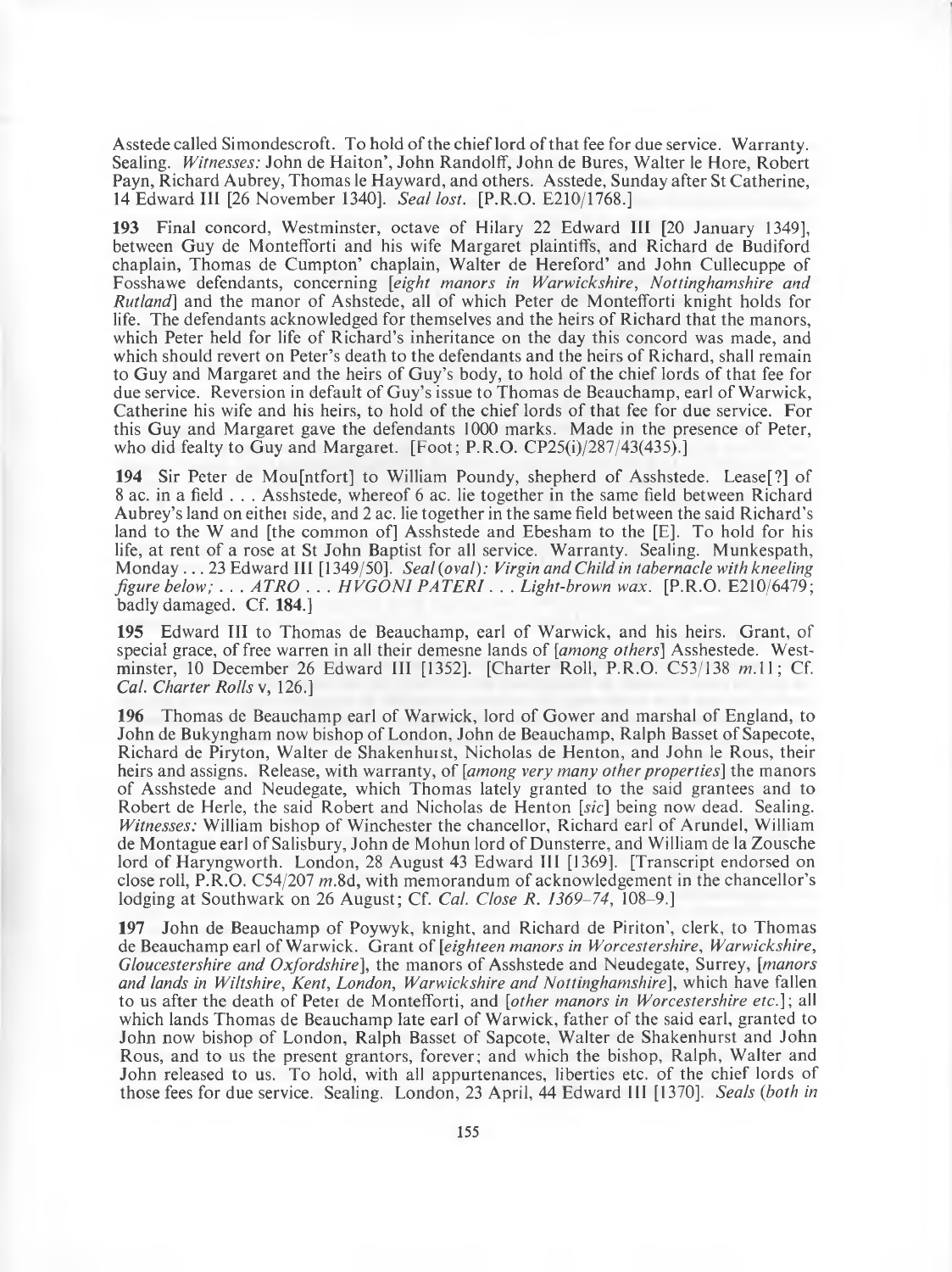*red wax): (i) Canted shield charged with a fess between six martlets[?], crest on helm effaced, supporters two leopards; legend (in black-letter)* "*Seel: Jehan de Beauchamp." (ii) Shield, hanging on tree, charged with two crossed swords between four keys; fragmentary black-letter legends including the name* "*Piriton*" . [Brit. Lib. Add Ch. 20422.]

**198** Thomas de Beauchamp, earl of Warwick and lord of Gower, to William de Burton and Hugh de Segrave, knights, Richard de Piriton clerk, Edmund fitz John, Henry de Arderne, John de Harwode and William de Morton. Grant of *[among many other properties]* the manors of Asshstede and Neudegate. Warranty. Sealing. London, 5 July 44 Edward III [1370]. [Transcript endorsed on close roll, P.R.O. C54/210 *m.* 15d.]

**199** Thomas de Beauchamp, earl of Warwick and lord of Gower, to William de Sallewarp clerk, Richard de Ruyhale, Edmund de Brugge and Nicholas Bertram of Warrewyk. Power of attorney to deliver seisin *[etc. as in* **198],** Sealing. London, 5 July 44 Edward III [1370]. [Transcript endorsed on close roll, P.R.O. C54/210 *m.* 15d.]

**200** Agreement by indenture between Sir William de Burton *[and the others as in* **198]** on one part, and Thomas de Beauchamp, earl of Warwick and lord of Gower, on the other. Sir William etc. lease to Thomas *[among many other properties*] the manors of Asshstede and Neudegate. To hold for two years, at rent of £800 at Michaelmas and Easter in equal portions; the lessors may enter and re-possess if the rent falls in arrears. Sealing. London, 30 July 44 Edward III [1370]. *[In French*.] [Transcript endorsed on close roll, P.R.O. C54/210 *m.* 15d.]

**201** Thomas de Beauchamp, earl of Warwick and lord of Gower, to Sir William de Burton *[and the others as in* **198,** *omitting Edmund fitz John.]* Grant and release, with warranty, of *[the properties as in* **200** *including]* the manor of Asshstede, wherein 1 enfeoffed them and their heirs forever, and whereof they made me a lease ending at St Peter ad Vincula last. Sealing. London, 6 August 46 Edward III [1372]. *[In French.]* [Transcript endorsed on close roll, P.R.O. C54/210 *m.* 15d.]

**202** Agreement by indenture between Sir William de Burton *[and the others as in* **201]** on one part, and Thomas de Beauchamp, earl of Warwick and lord of Gower, on the other. Sir William etc. lease to Thomas *[the properties as in* **200** *including]* the manor of Asshstede. To hold for three years, at rent of £800 at Michaelmas and Easter in equal portions; the lessors may enter and re-possess if the rent falls in arrears. Sealing. London, 7 August 46 Edward III [1372]. *[In French.]* [Transcript endorsed on close roll, P.R.O. C54/2I0 *m.* 15d. Memorandum of acknowledgement of **198-202** in Chancery on 8 August 1372. For all these deeds Cf. *Cal. Close R. 1369-74,* 453-5.]

**203** Agreement by indenture, sealed interchangeably, between Hugh de Segrave and Henry de Arderne, knights, and Richard de Purton and John de Harwode, clerks, on one part, and Sirs Henry de Caytwayt and Richard de Geytyndon, clerks, on the other. Lease, by Hugh, Henry, Richard and John to Henry and Richard, of the manors of Asshted and Neudegate with appurtenances etc., which the lessors received by grant of Thomas de Beauchamp, earl of Warwick and lord of Gower. To hold for two years from the present date, at rent of a rose at St John to us, and due service to the chief lords of the fees. London, 3 July 50 Edward 111 [1376]. *[In French.] Seals (all in red wax, all with black-letter legends): (i) Shield*, *hanging on tree, charged with a lion rampant debruised by a barrulet;* " . . . *ugoni . . . graue." (ii) Apparently letter H within oval. (Hi) Same as (ii) on* **197;** *(iv) Shield charged with a cross engrailed, a mullet for difference; "+ sigillum. Thome. A-debury."* [P.R.O. E329/344.]

**204** Agreement by indenture, sealed interchangeably, between Sir Baldwin de Frevile knight on one part and Sir Thomas Botiler knight on the other, cousins and heirs of Sir Peter de Mountefort, concerning the partition of the manors of Asshstede (Surrey), Gouthorp' and Loutham (Notts.) and Whichirche and Welelesborne (Warwicks.), which manors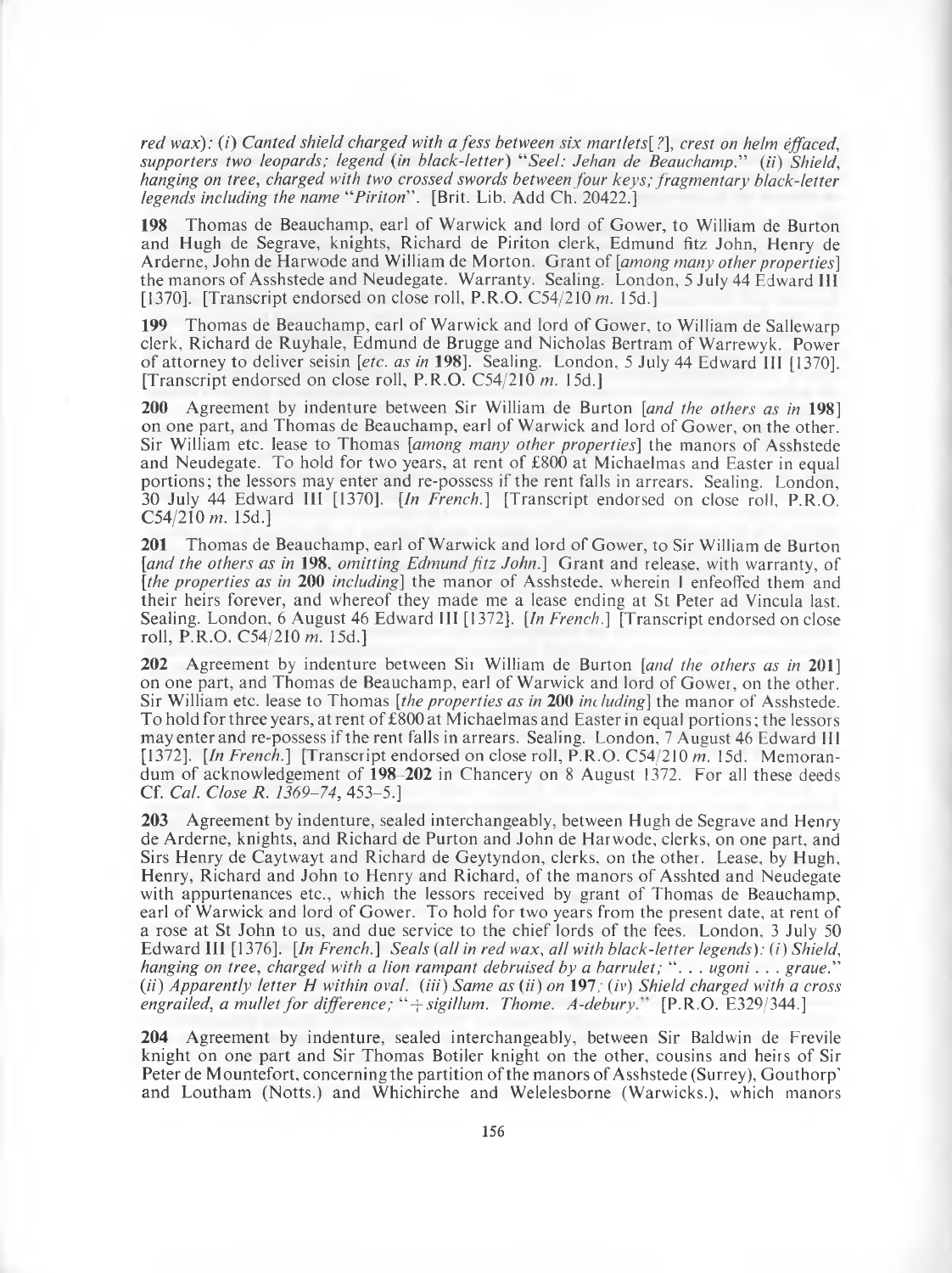Baldwin and Thomas have recovered in the King's court as cousins and heirs of the said Peter: Baldwin will have Asshstede, Gounthorp' and Loudham; Thomas will have Whichirche and Wellesborne. If either party is impleaded or ousted by anyone who claims title, the costs of defense or recovery will be at their common charge. When the manor of Henley en Arderne escheats to Baldwin and Thomas on the death of Sir William de Beauchamp, Baldwin will have it as his alone with the manors of Beudesert, Haselholt, Forwood and Whitelie, giving Thomas other lands, tenements etc. to half the value of these manors. Sealing. *Witnesses:* Sir John de Eynesford knight, John Rous of Raggley, Sir John de Berford, Sir William de Boule, Sir Henry Cattewait clerk, Thomas Stoke, Henry Standich, William Boule, John Hertishorn', and others. Raggley, Tuesday on the vigil of All Saints, 9 Richard II [31 October 1385]. *[In French*.] [Inspeximus in charter of Henry VII, Brit. Lib. Add. Ch. 42394.]

**205** Henry IV to the escheator in Surrey. Order to remove the King's hand and meddle no further with the manor of Asshestede, delivering to Thomas de Hulton clerk, Thomas de Stoke, William de Lee of Stotfold, William de Boule and Alan Waldeyeefe any issues taken therefrom; as the King has learnt by inquisition, taken by William Weston late escheator, that Baldwin Frevylle knight, long before his death, gave it (among others) to the said Thomas etc. still living and to John de Yoxhale now deceased, their heirs and assigns, and that it is not held of the King. Westminster, 18 May 2 Henry IV [1400]. [Close roll, P.R.O. C54/248 *m.* 17; Cf. *Cal. Close R. 1399-1402,* 341.]

**206** Final concord, Westminster, octave of St John Baptist 13 Henry **VI** [5 September 1434], between Hugh Wyllughby knight and his wife Margaret plaintiffs, and John Wodehous clerk, Richard Byngham and Hugh Teverey defendants, concerning *[numerous manors and other property in Nottinghamshire, Warwickshire, Worcestershire, Wiltshire, Herefordshire and Staffordshire*], and  $\frac{1}{3}$  of the manors of Asshstede and Newedegate, Surrey. The plaintiffs acknowledged *[some of the property]* as the right of the defendants, and *[the rest, including the \$ o f Ashtead and Newdigate]* as the right of John, because they had it of their grant. For this the defendants conceded all the property to the plaintiffs and surrendered it in court. To hold to Hugh, Margaret and the male heirs of their bodies of the chief lords of that fee for due service, with reversion in default of issue to the right heirs of Margaret. [Foot; P.R.O. CP25(i)/292/68(170).]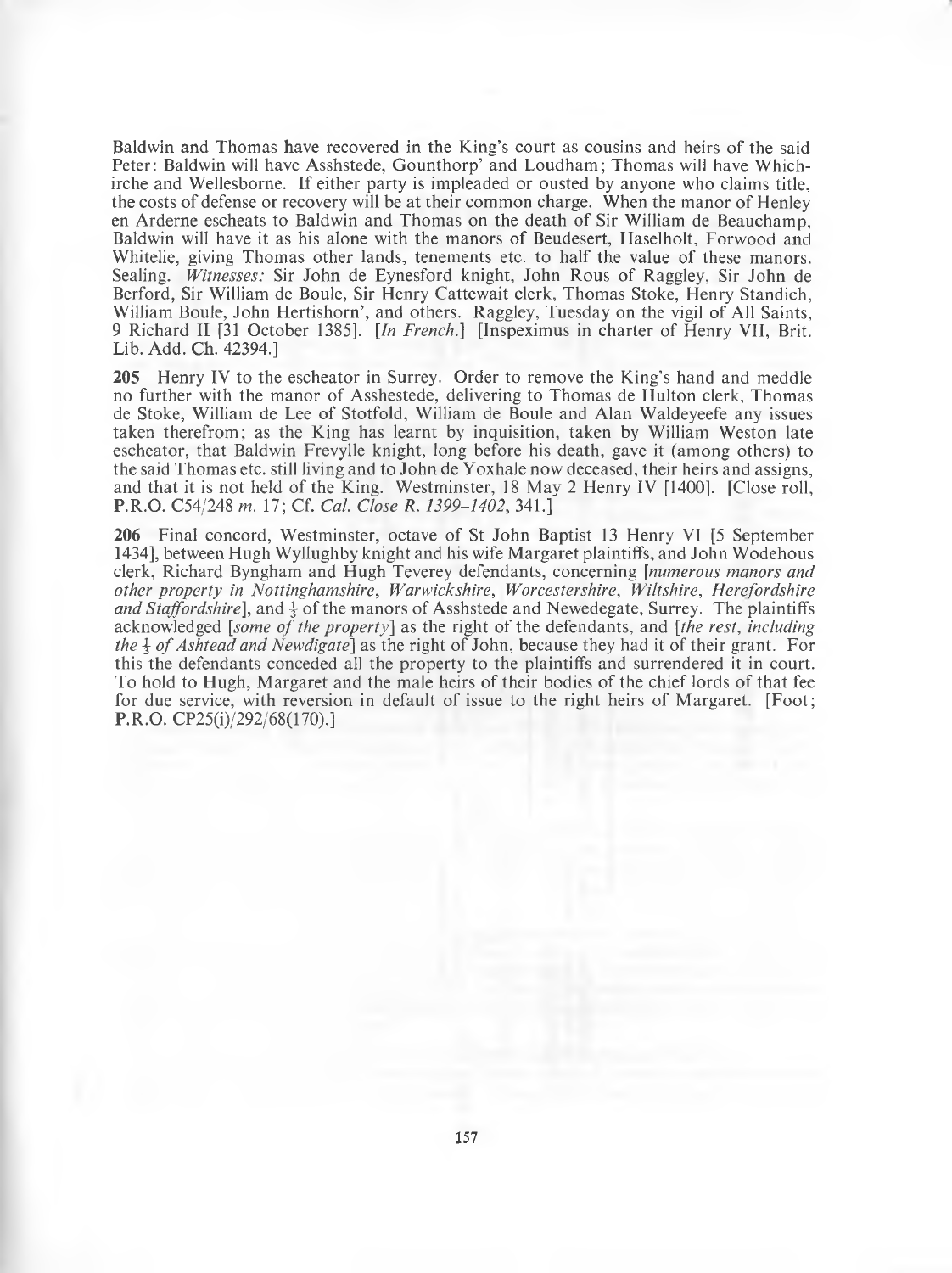## **HACKBLOCK PEDIGREE**



November 1980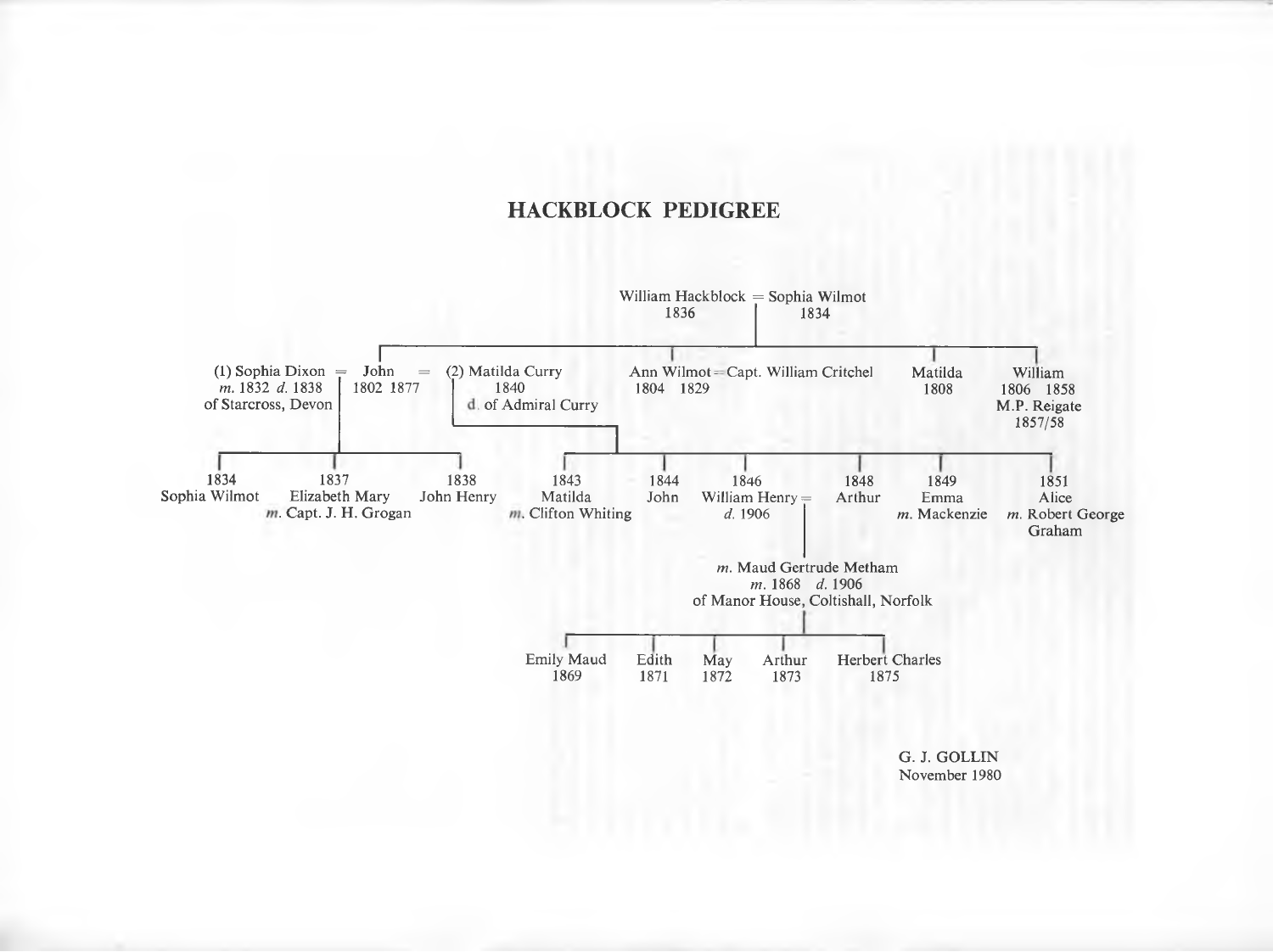## **JOHN HACKBLOCK AND HIS COPTHORNE ESTATE**

### **By G. J. GOLLIN**

TOHN HACKBLOCK, the son of William Hackblock and Sophia Wilmot of Shoreditch ^ and Hackney, was born at the beginning of the 19th century. In 1823 his father had premises as a currier at 162 Shoreditch while the firm of Hackblock, Clark and Mask had a tannery in Bermondsey. John had a brother, William, and a sister, Ann Wilmot, who married William Critchell, R.N., in 1829. William Hackblock senior died in 1836 and was buried at St John's, Hackney.

John Hackblock married in 1832 Sophia Dixon of Starcross, Devon. By her he had three children, Sophia Wilmot, Elizabeth Mary, and in 1838, John Henry. Soon after John Henry's birth, Mrs Sophia Hackblock died. The boy seems to have become a permanent invalid.

In 1840 John Hackblock married again. His wife was Matilda Curry of Plymouth. She was one of the daughters of Admiral Curry, who had a long and distinguished career. After his second marriage, John and his brother William moved from Hackney to Denmark Hill in Camberwell. There John and Matilda had two sons and three daughters.

In 1851 the Ashtead estate of the Dackombe family was put up for sale by auction. The owner, Daniel Dackombe, died in 1844 within a year of his father's death. The interest of Dackombe's eight children caused the necessity of selling the estate, which had been let in 1793 to Richard Howard, Lord of the manor and later in 1834 to the Hon. Fulke Greville Howaid. In selling the estate, provision had to be made, in the form of annuities foi several of the Dackombe family.

The estate was put up for auction in two lots:

- Lot 1. The Kingston estate, including the Ram inn and the Quaker Meeting house.
- Lot 2. The Ashtead estate plus the farm at Stoke D'Abernon and an area by the Linden Pit, Leatherhead.

(See Appendix 1*— The Times,* 19th August, 1851.)

The auction was held at Garroways on August 27th, 1851. Both lots were bought by Thomas Fricker, a brewer of Kingston. His mother's first husband was Thomas Hunter of London, from whom Thomas Fricker inherited a considerable fortune.<sup>1</sup> He paid £2600 for Lot 1 and £3000 for Lot 2 subject to the provision of four annuities for the Dackombe children value £270 p.a.<sup>2</sup>

In 1853, John Hackblock, who had now moved from Denmark Hill to Brockham Warren near Box Hill, bought the contents of Lot 2, acquiring the large estate in Ashtead. Soon after, he moved from Brockham Warren to Portobello House in Mortlake. This had been built in 1750 by Admiral Perry Mayne (1700-1761) who took pait in the battle of Portobello. The grounds covered ten acres.

Having acquired the Dackombe estate, he added to it in 1858 some 41 acres in Leatherhead on the north side of the Ashtead-Leatherhead road. This included the " Linden Pit chalk hole". He bought this from Felix Ladbrook of Headley. Hackblock called his Surrey land the Copthorne Estate. The map for the auction of the Bolton estate of Leatherhead in 1866 shows a long stretch of land between the Knoll roundabout and St John's School as "Mr. Hackblock's Copthorne Estate".

From this time, Hackblock sold off some fields as building plots and built several houses which he let. In 1861 he bought two copyhold fields south of Ottways Lane from farmer George King of Slyfield Manor, Bookham. Among the houses constructed for which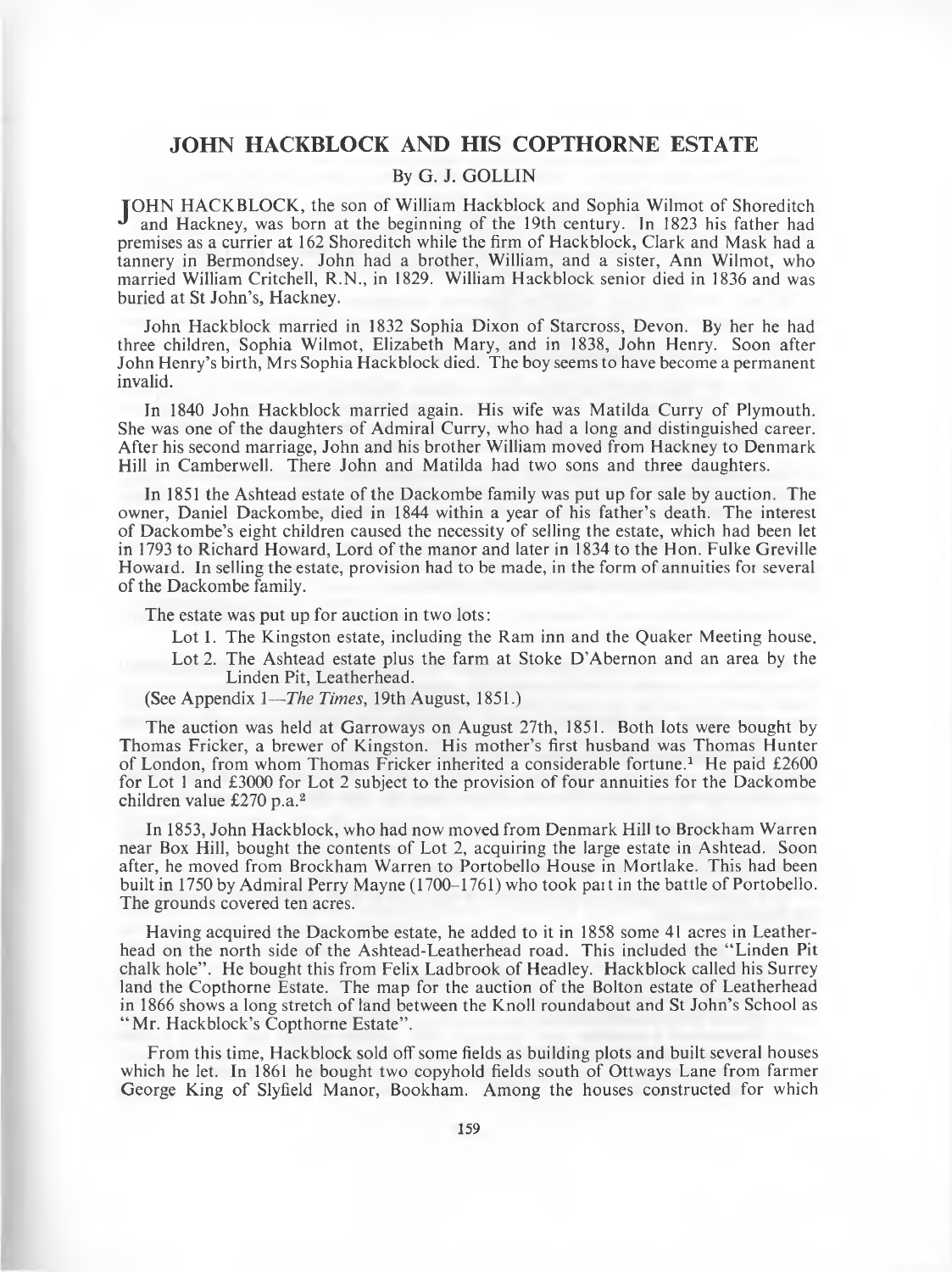tenants were found was the school Downsend, originally called the Marions and later Gateforth House. There were also Hillfield, which stood in the grounds of St Andrew's school and was demolished by a bomb, and Uplands. Wayside, opposite to and west of the Warren was built by Hackblock as an hotel, but he demolished it when the Epsom magistrates refused him a licence. A note by Messrs. White of Dorking dated 1876 states: "We have rated Mr Hackblock's shooting on 150 acres at a shilling, i.e. £7–10 gross, £6 rateable; also Mr Hackblock's gardens are rated separately from the hotel". The Grange at the corner of Ottways Lane and Grange Road he built for his daughter Mrs Clifton Whiting.

In 1863, Mr Hackblock made an important exchange of land with Hon. Mrs Mary Howard, amounting to 190 acres. Mr Hackblock exchanged all the area of White House farm, Old Court and other land in Lower Ashtead for a large tract of land on the south side of the Ashtead-Leatherhead road. This is the 150 acres of shooting.<sup>3</sup>

In 1872 Mr Hackblock tried to sell the Copthorne Estate as advertised in *The Times* of July 6th, 1872 (Appendix 2). The auction catalogue included a plan showing the 25 lots (illustration). Nobody appears to have been anxious to buy the estate and the advertisement for the sale continued weekly in *The Times* until November.

John Hackblock died on 2nd June, 1877. Just before, the Copthorne estate was valued by Messrs. White for Col. Gleig at £39,650. In his will, he is described as " late of Slaney Park, near Baltinglass, Wicklow, and of 12 Bolton Gardens, Kensington".

John's brother William went to live at Reigate and was the penultimate member of parliament for Reigate as a Borough before the Reform Act abolished it. He died in 1858 and having no children left everything to his brother.

John Hackblock's son William died in 1906 at the Manor, Coltishall, Norfolk, leaving two sons Arthur and Herbert Charles.

Messrs. White of Dorking, who from about 1865 were responsible for collecting Ashtead tithes, generously presented their records to the Leatherhead & District Local History Society. These records show the payments made by the Hackblock Trustees for the estates, which they administered after Hackblock's death. Gradually the land was sold off as building plots. By 1928 the estate had been reduced to 98 acres. The land on both sides of the turnpike road to Leatherhead was divided into small plots and sold to Ashtead and Leatherhead builders. The remainder of the estate was sold by 1926. This completes the story of the man who transformed some 300 acres of farm land into desirable villas and gardens.

Messrs. Bircham & Co. have kindly made an indefinite loan of all the Hackblock estate papers to the Surrey Record Office, which owns the ledgers of Messrs. White, which provide many useful details of local sales, leases and valuations.

It is possible to make a rough estimate of the result of John Hackblock's investment in his Copthorne estate:

| <b>BOUGHT</b>                                                                |       | <b>SOLD</b>                                        |     |
|------------------------------------------------------------------------------|-------|----------------------------------------------------|-----|
| 1851 Lot 2 at auction<br>Ashtead, Leatherhead &<br>Stoke d'Abernon 286 acres | 3,000 | 1859 To Capt. Gleig<br>Parsons Mead<br>3 acres 38r | 720 |
| If the cost of 4 annuities<br>was shared with Thomas Fricker                 |       | 1877 To Col. Gleig<br>2 strips land                | 400 |
| who bought Lot 1<br>half of $£5,000$                                         | 2,500 | 1878 To Mary Steward Beattie<br>Wayside 3 acres    | 950 |

160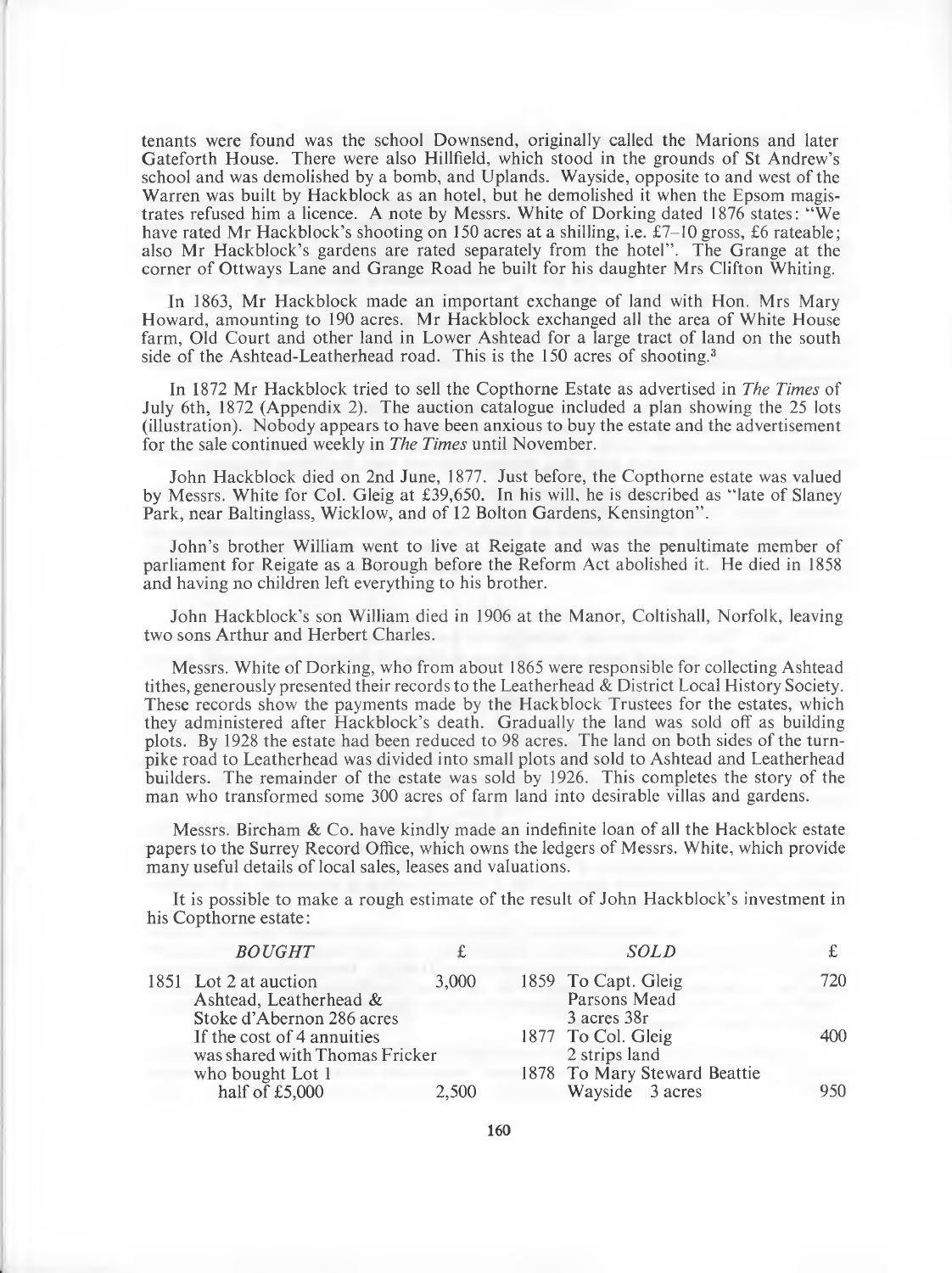| <b>BOUGHT</b>                                                                                  | £     | <b>SOLD</b>                                                                                                                                                    |                                      |
|------------------------------------------------------------------------------------------------|-------|----------------------------------------------------------------------------------------------------------------------------------------------------------------|--------------------------------------|
| 1858 Leatherhead land from                                                                     | 3,179 | <b>LEASES</b>                                                                                                                                                  |                                      |
| Felix Ladbrook<br>1859 Leatherhead 41 acres from                                               | 550   | 1834 to Howard 227 acres<br>1869 Ermyn House                                                                                                                   | $1,643$ p.a.                         |
| Felix Ladbrook<br>1861 Ashtead Plots 13a and 13b<br>from George King                           | 1,700 | 5 acres Henry Brooks<br>1869 to David Taylor<br>$rac{3}{4}$ acre                                                                                               | 145 p.a.                             |
|                                                                                                |       | 1869 Lease to Col. Gleig<br>1869 Lease of Downsend                                                                                                             | $100$ p.a.                           |
|                                                                                                |       | to E. T. Scudamore 2 acres<br>1872 to Edward Adams<br>Ashtead Grange                                                                                           | 125 p.a.<br>225 p.a.                 |
| (In 1872 Messrs. White valued the<br>Copthorne Estate for Col. Gleig-<br>172 acres—as £39,650) |       | 1874 To S. S. Harper Hillfield<br>1873 To A Crawford Uplands<br>1877 Sale Col. Gleig 2 <sup>1</sup> / <sub>2</sub> acres<br>1878 Sale Wayside to M. S. Beattie | 307 p.a.<br>$105$ p.a.<br>400<br>950 |

It will be seen that for an outlay of some £11,000, within 30 years the value of the Copthorne estate had increased fourfold. John Hackblock was able to transfer large sums to his sons and leave the Hackblock Trust for all his remaining Surrey estate for the benefit of his daughters.

#### **NOTES**

1. Fricker papers, S.R.O. 250.

2. Account of 1851 auction, "County Chronicle & Surrey Herald", September 2nd, 1851.

3. Hackblock papers, S.R.O. 2628/81.

### **APPENDIX 1**

## From *The Times,* Tuesday, 19th August, 1851, page 12. KINGSTON, LEATHERHEAD, ASHTEAD AND DAUBERNON, SURREY.

Valuable Freehold Estates in Houses, Freehold Farms and detached Lands etc. the whole producing a rental of about £600.

Messrs. Farebrother, Clark and Lye have received instructions to sell at Garroways on Wednesday August 27th the following very valuable FREEHOLD ESTATES viz. in Kingston upon Thames, the Ram Public House, situate in the West by Thames Street, several Houses and Shops adjoining, with good gardens extending to the river, let to Messrs. Long, Brown, Barnsley, Havill, Collins, Welch and Smallpiece; also a Chapel in Brick Lane let to Mr. Dawson; several enclosures of detached Land near Richmond park-wall, Norbiton Hill, and Norbiton Common, containing about 55 acres let to Mr. White; in the parishes of Ashtead and Leatherhead—Whitehouse Farm, with newly erected farm house, and good and substantial buildings, with 225 acres of land let to Col. F. G. Howard,—Three Enclosures of Land, containing about 10 acres in the parish of Leatherhead let to Mr. Richardson: a compact Farm, known as Pasham, with farm house and suitable agricultural buildings and 52 acres of land let to Edward Wortfold: the whole producing a rental of £600. The estate may be viewed by leave of the tenants, and particulars and plans may be had at the several inns in the neighbourhood: of J. Kempster Esq. solicitor I Portsmouth Place, Kennington Lane, Lambeth and of Messrs. Evans & Clode solicitors Grays Inn Square; at Garroways; and at the office of Messrs. Farebrother Clark & Lye 6 Lancaster Place, Strand.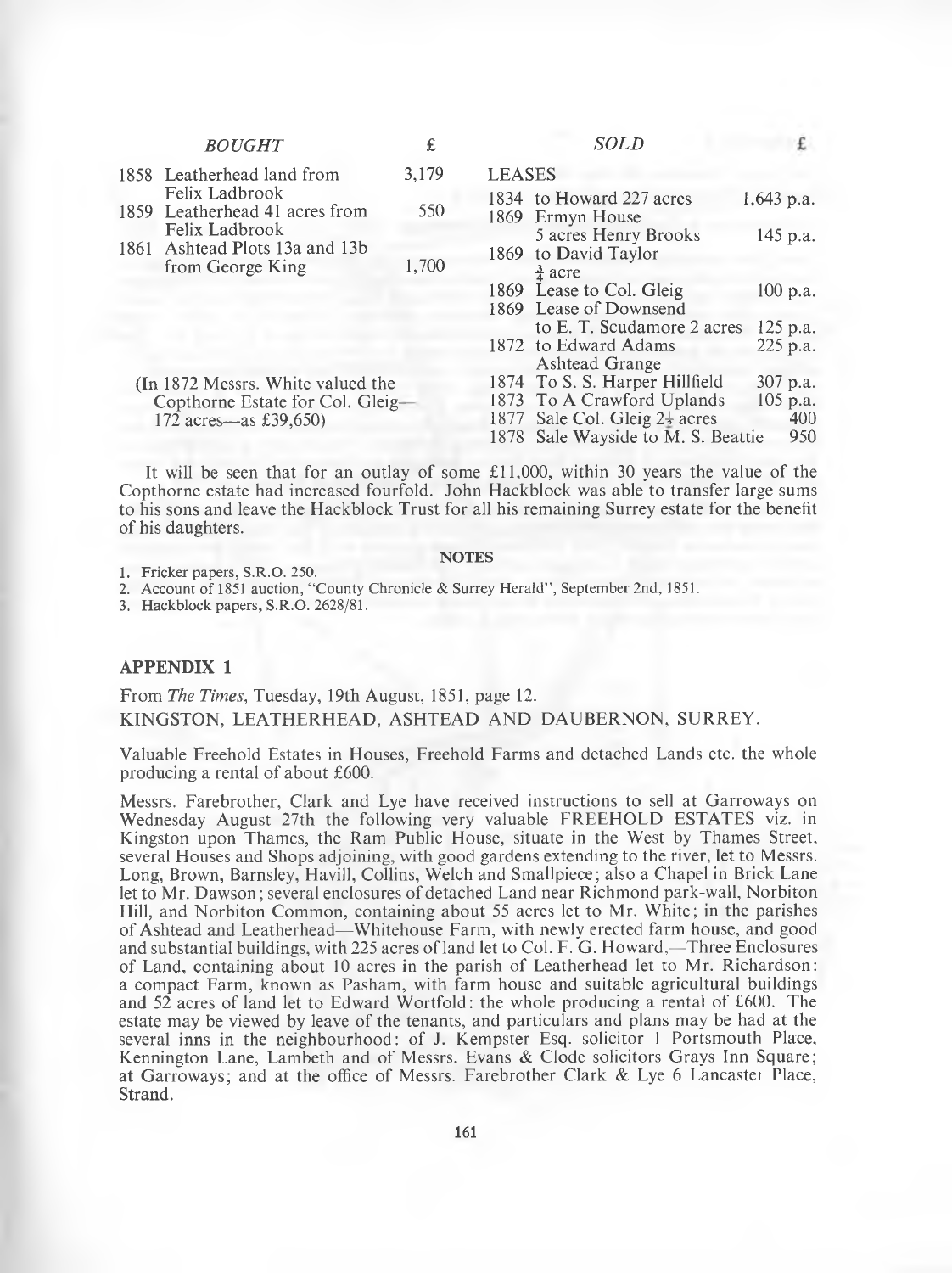#### **APPENDIX 2**

*The Times*—Saturday, 6th July, 1872. SALES BY AUCTION MESSRS. DRIVER

**LEATHERHEAD & ASHTEAD, SURREY—The Copthorne Estate about 180 acres free from** 

Land Tax, a valuable Freehold Property, situate adjoining the town of Leatherhead and on the high turnpike road to Epsom, about 18 miles from London with stations at Leatherhead and Ashtead on two lines of Railway viz. The South Western and Brighton and South Coast, with termini at London Bridge, Waterloo, Victoria, Charing Cross and Cannon Street. The estate will be sold with an undefensible title under the Land Registry Act. The soil is loam, on gravel and chalk and the property being somewhat undulated and the country around exceedingly well wooded. The estate is well timbered and in parts independent of the Turnpike Road, there having been other roads recently formed, some of which have been taken by the parish, and thus the estate is well roaded. Portions of the estate are specially adapted for superior residences, especially those fronting the turnpike road and that portion nearer to Leatherhead is adapted for villas. The property is immediately in the neighbourhood of Ashtead Park and is also near to Epsom and Mickleham downs and the river Mole where there is excellent fishing. Possession at Michaelmas 1872.

Messrs. Driver (in conjunction with Messrs. White of Dorking) are instructed to offer the above very desireable FREEHOLD ESTATE to auction at The Mart, Token Houseyard, London on Tuesday, July 23rd, at 2 o'clock precisely in 25 lots (unless an acceptable offer be previously made by private contract). Particulars of Messrs. Sladen & Mackenzie, solicitors, 14 Parliament Street, Messrs. White  $\&$  Sons, land agents and auctioneers, Dorking. Henry Parsons Esq. 20 Devonshire Road, South Lambeth and Messrs. Driver, surveyors, land agents and auctioneers, 4 White Hall, London.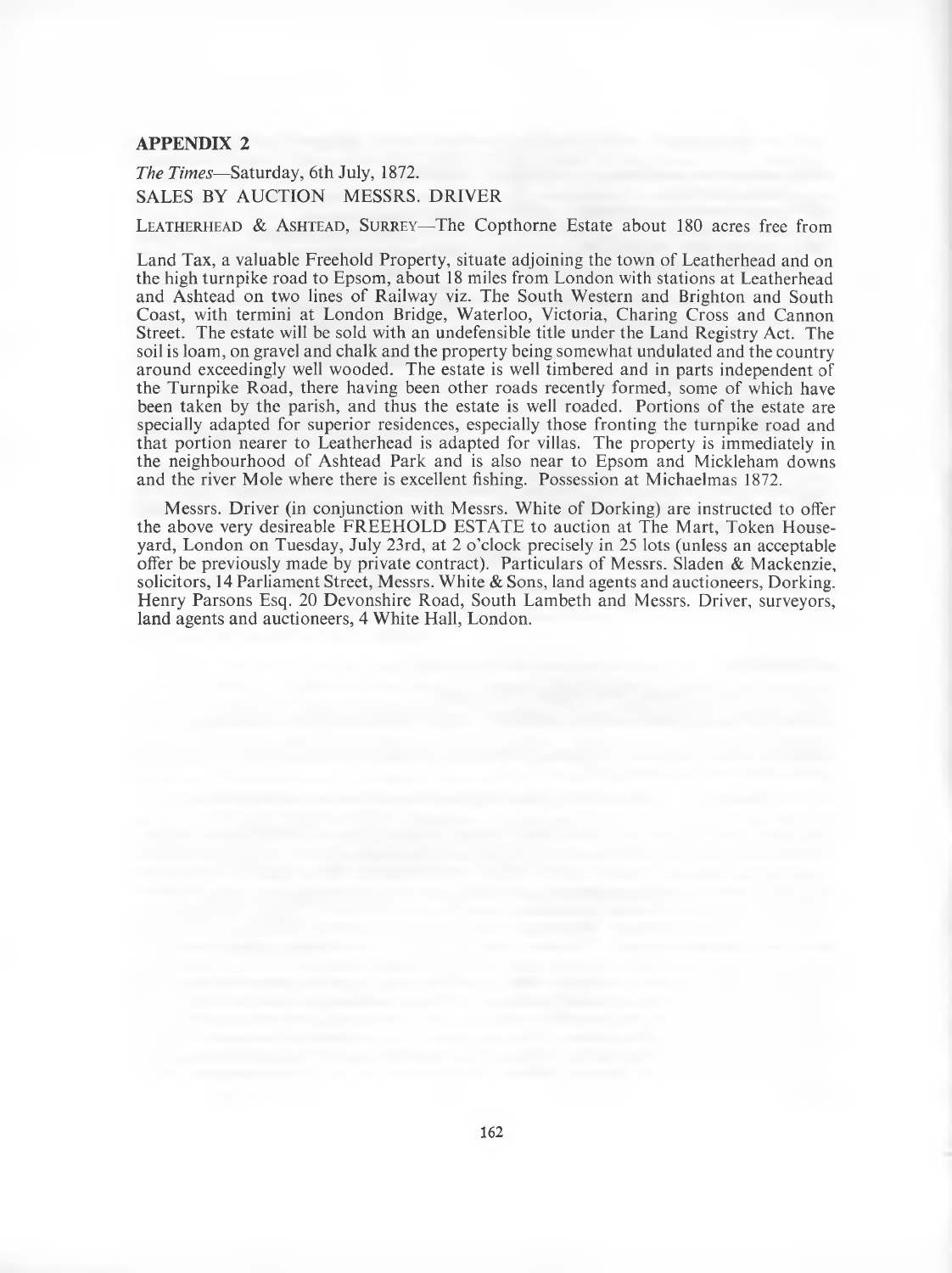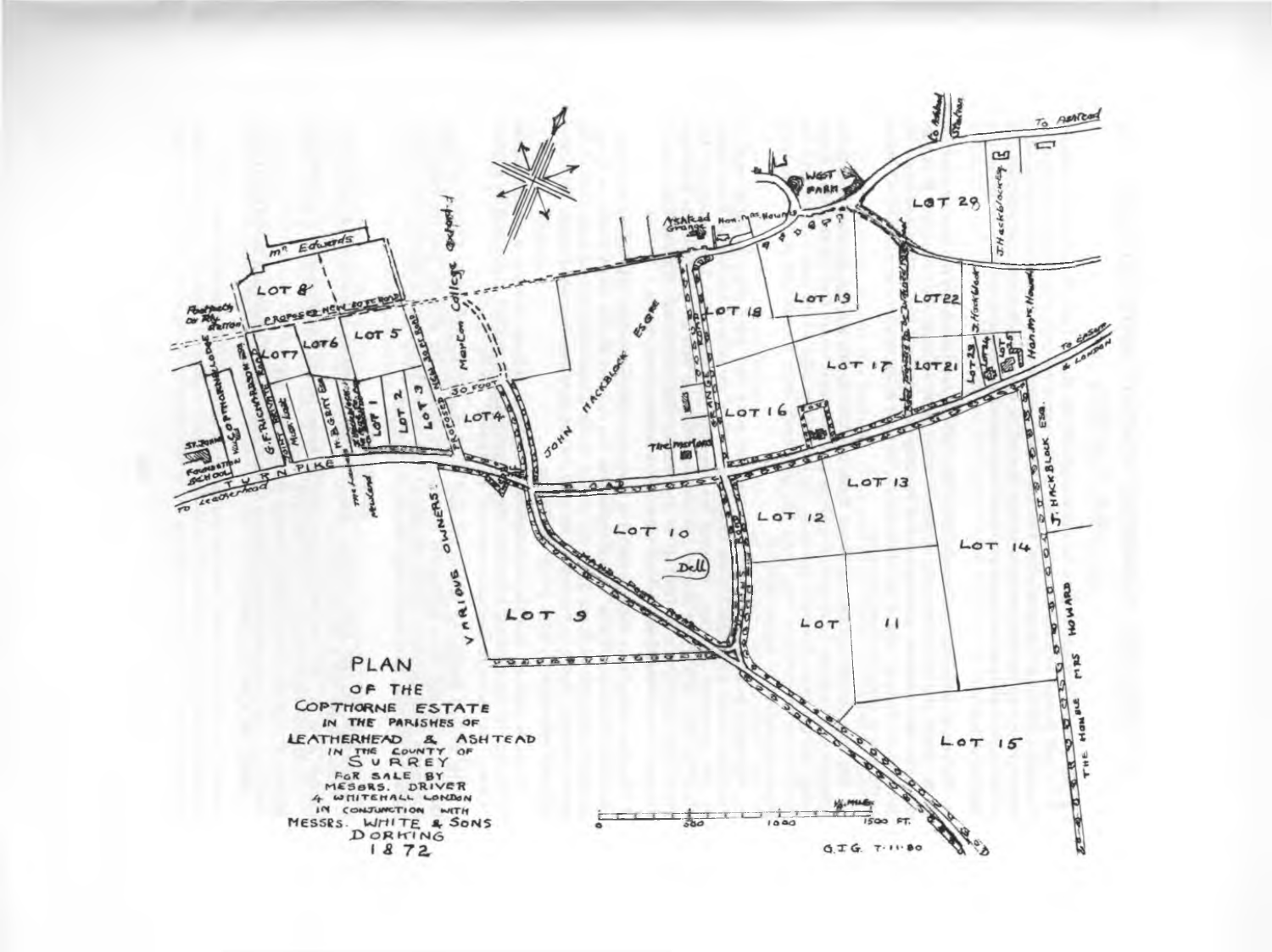## **A SECOND LAWRENCE MAP OF ASHTEAD, 1638** By R. A. LEVER

THE SURVEY made by John Lawrence in 1638 for Henry Lord Maltravers of Ashtead is well known to local historians. An article with a reduced re-drawing of the map by Lowther (1956) was followed in 1979 by the local parish history whose index lists ten references to the map but cites the surveyor as James Lawrence. The existence of a second map of the same date does not appear to have been described so that a comparison of the two may be of interest.

This map, at the Surrey Record Office (SRO 203/2), comprises only the southern portion of the parish, bears neither scale, names of fields, their occupiers nor acreages. However, the serial field numbers correspond and the lettering appears to be in the same hand. By reference to the large map of the whole parish, the scale of the smaller one is half viz. 13 inches to the mile in place of about 26 inches.

The area covered is from the Sheep Walk northwards through the common field to the junction of Woodfield Lane with the Street and eastwards where Park Lane (then Church Lane) meets Epsom Road (Grig Lane). As the bottom edge of the map cuts through the carefully-drawn compass rose, there had previously been a continuation into the more populous portion of central Ashtead.

Although, as explained above, this map has much less detail than the larger one, an exception occurs with regard to the small field north of the present Addlestead Wood which in  $1638$  comprised 29 acres. Whereas the complete map marks this field merely as "Mr. Cole 7[a], 2[r.] 36[p.]", the smaller one has the additional data of " Mr. Cole *libe* Adlestead Feild" thus denoting it as freehold of that name. The owner was Thomas Cole, son of George Cole of Petersham, both of whom were Ashtead landowners.

Various names have been pencilled at some later date on certain holdings on the incomplete map: these are "Syms" which appears on the isolated  $6\frac{1}{2}$  acre block known as King's Grove to the north of Stane Street as well as on the 13 acre Berry Piece lying west of the parish church. Similarly the name "Warren" has been written over the Knights Field near the south-west corner of the parish boundary.

It can be inferred that the two maps were drawn at different times as a small tripartite block near the Leatherhead boundary, the original Stagly, is marked as occupied by Edward "Otway" on the large Lawrence map and as "Otwey" on the smaller.

The writer's thanks are due to the staff of the Surrey Record Office, Kingston, where the two maps and some additional tracings, are stored. He also has had the benefit of comments from Geoffrey Gollin who noted that while the Ordnance Survey was at 25-33 inches to the mile, Lawrence's map was at 26-25 inches.

#### **REFERENCES**

Lowther, A. W. G., 1956, John Lawrence's map of Ashtead, *Proceedings of Leatherhead & District Local History Society*, Vol. 1, No. 10, pp.20-23.

Lowther, A. W. G., 1957, The Manor house under Sir Robert Howard, etc., *Proceedings of Leatherhead & District Local History Society,* Vol. 2, No. 1, pp. 30-32.

Jackson, A. A. (Editor), 1979, *Ashtead, a Village Transformed,* p. 231.

Gollin, G. J., 1978, The medieval manor house of Ashtead, *Proceedings ofLeatherhead & District Local History Society,* Vol. 4, No. *2,* pp. 46-51.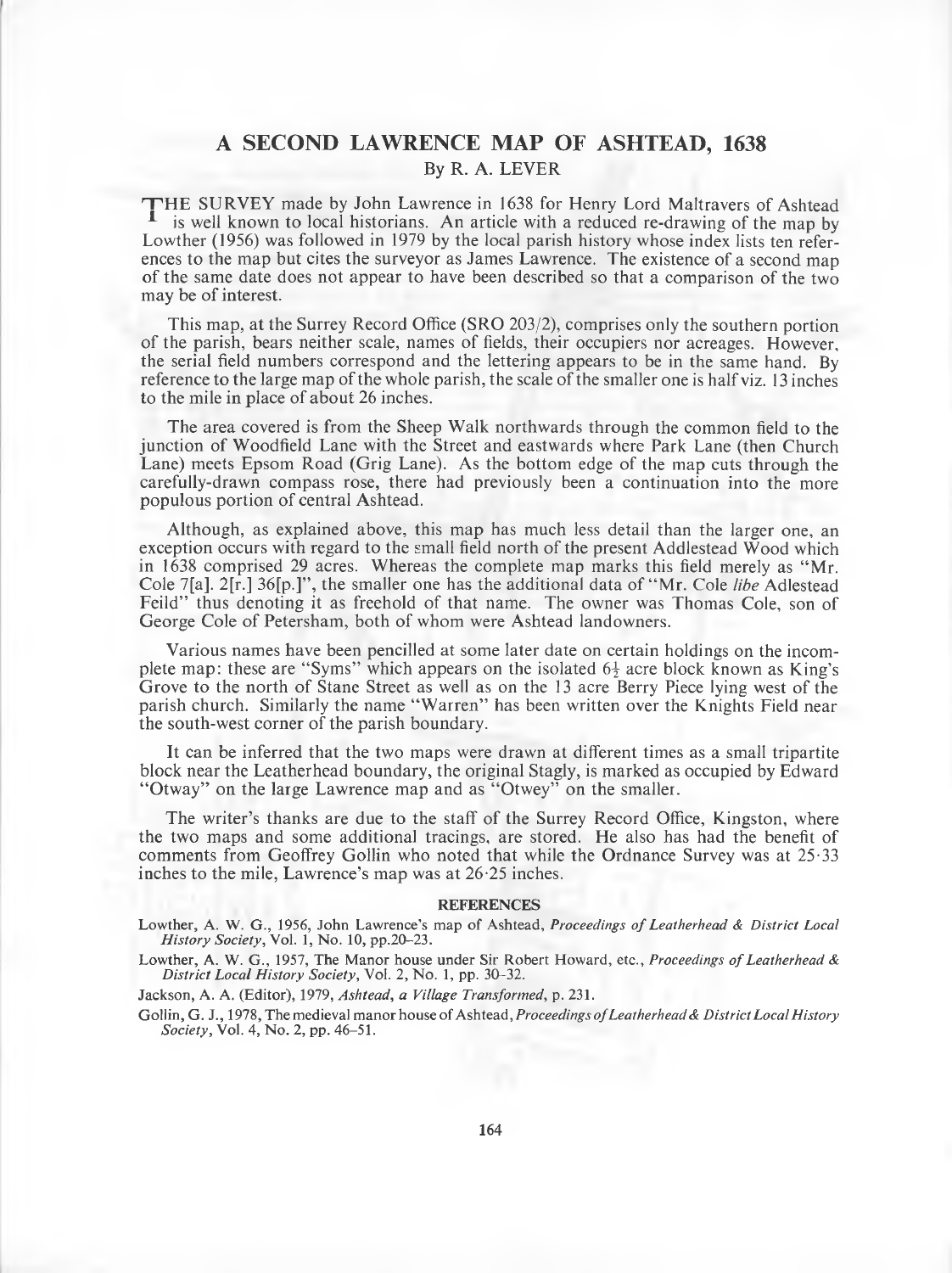## <span id="page-22-0"></span>*THE LEG OF MUTTON AND CAULIFLOWER INN,* **ASHTEAD IN THE 18th CENTURY**

**By R. A. LEVER**

**A** MONG a number of indentures concerning the well-known inn above which are available at the Surrey Record Office, Kingston, are two documents of more than usual interest. The first is a plan with notes on different soils and the second is an indenture giving some particulars of the rooms of the *Leg of Mutton* near the end of the 18th century.

The plan  $(203/4/10)$  dates from 4 February 1769, is drawn at the scale of 5 chains to one inch and shows four parallel shots in the North Field and one at right angles to the others. Details of each of the strips are given with their measurements and the soil types as set out below:—

| No.1 | A strong soil and clay bottom<br>fit for beans and wheat                            | This shot shoots down to Johnson's Meadow<br>along the foot path to Woodfield. Lies for<br>$\frac{1}{2}$ an acre but is only 70 rods and a quarter<br>[should be 80]. 784 links long by 59 and 56<br>links at the ends. |
|------|-------------------------------------------------------------------------------------|-------------------------------------------------------------------------------------------------------------------------------------------------------------------------------------------------------------------------|
|      | - 2 Strong and almost the same<br>nature [as No. 1.]                                | Lies in the shot and Short Popfore. Lies for<br>a butt; is only $\frac{1}{4}$ acre. 478 links by 47 and<br>50 links.                                                                                                    |
|      | $-$ 3 A "hasely" soil about 14 inches<br>deep with "a gravelly burning"<br>bottom". | Lies in the Long Popfore shot. Lies for an acre<br>but is only 140 rods [should be 160 rods].<br>1043 links by $77\frac{1}{2}$ and $86\frac{1}{2}$ links.                                                               |
|      | - 4 Almost the same as the last<br>but a better bottom.                             | Lies in Long Popfore. Lies for $\frac{1}{2}$ acre but is<br>but 70 rods. 1085 links by $39\frac{1}{4}$ at each end.                                                                                                     |
|      | 5 A dark "hasel" soil about 18                                                      | Lies in the Chalk pit shot, the sides of one end                                                                                                                                                                        |

inches deep, dry with a chalky in the pit. Lies for an acre, is only what is in bottom. the chalk pit,  $\frac{3}{4}$  and 27 rods, 950 links by 96 links at ends.

The total area of the five strips is only  $2\frac{3}{4}$  acres.

The meaning of the term "hasel" as applied to soils is to be found in J. O.Halli well's Dictionary of Archaic and Provincial Words, 1889, where a hazel brick earth is defined as a kind of loam found in some parts of Essex. So far as Ashtead is concerned, this type of soil best fits the Reading bed which runs south of the London clay and follows approximately the route of the Epsom/Leatherhead highway.

At the bottom of the plan is a note that these pieces were "measured and stumped out" on the date already given and that the shots "belong to the House known by the Name of the Leg of Mutton and Colliflower". Fortunately it is possible to locate the main fields as the catalogue and map for the sale of farmland in 1879 (Lot 11), show fields of 25 and  $11\frac{1}{2}$  acres lying north of the Brewery Inn. The name Long Popfore is shown as in the occupation of Edward Otway in a terrier dated 1656 which records rent rolls for 1637-8. It seems likely that the shots lay between Woodfield Lane and what is now Greville Park Road.

The second document (203/4/1 la) is an indenture between James Reynolds of Ashtead, Gentleman and Thomas Hitchins, a wine merchant of Westminster who jointly lease the inn to William Hutchins on 20 January 1786 at the annual rent of £30. Of most interest is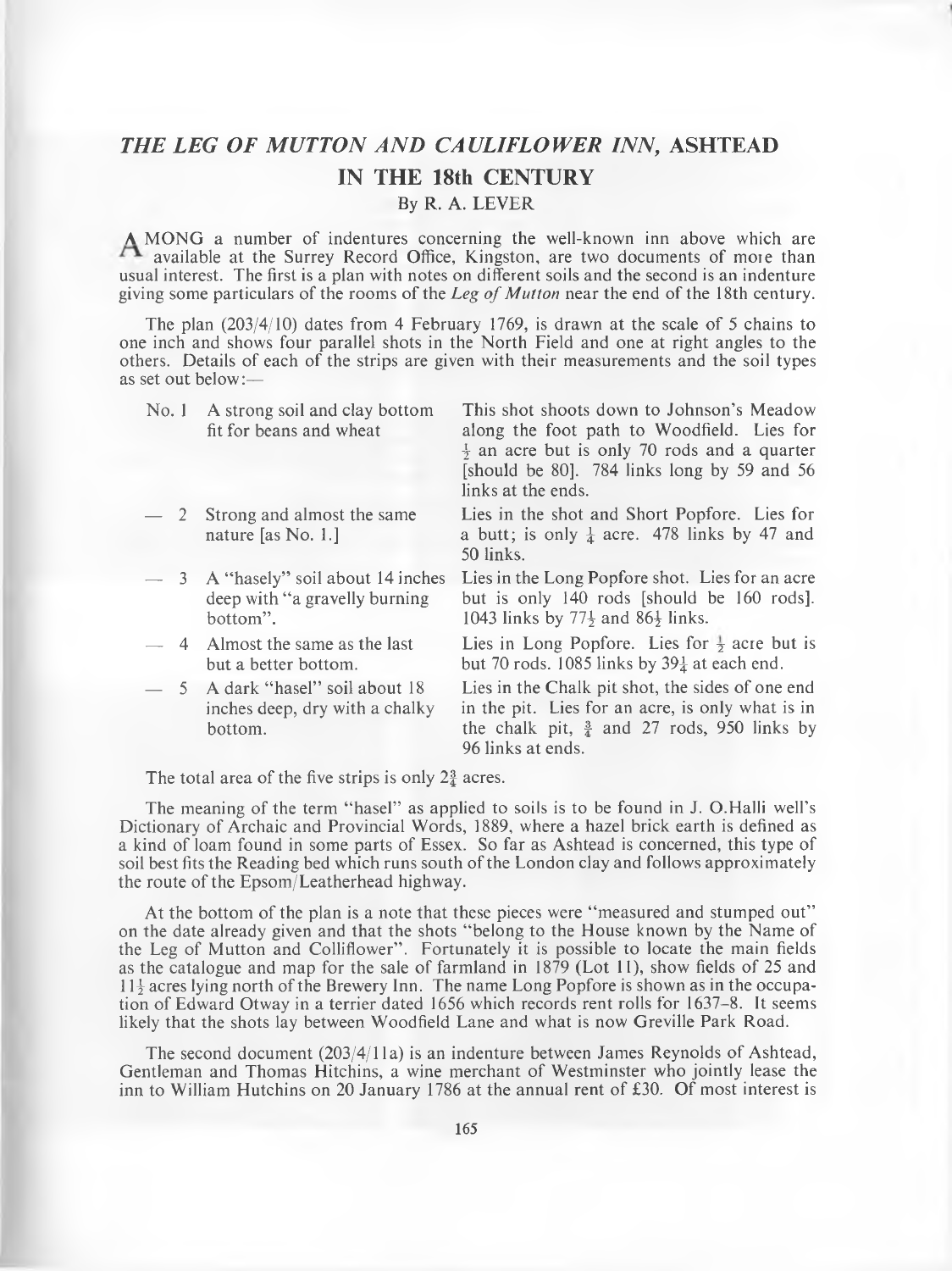a list of the various rooms of the inn with their fittings which are given as a final schedule as follows:—

- **Bun Room:** Deal dressers with 5 drawers and small cupboard under, 3 locks and keys, 2 small deal drawers, 7 shelves, mahogany tally board fixed.
- **Servant's Room**: and Closet by [nearby]: Deal dresser with 5 drawers, 2 shelves, cupboards over the chimney, deal chest fixed with lock and row of cloak pins in closet, dresser with 3 drawers and 10 shelves.

**Kitchen:** 2 deal drawers and 7 shelves, brick sink and stewing stove ditto.

**Larder:** 1 deal dresser, round and deal shelf with brackets ditto.

**Tap Room:** A circular settle, a small ditto with iron legs behind, 2 small seats, a deal table fixed, coal box under, seats round one old folding board, mantle shelf, 3 small shelves, pot sink lined with lead.

In a valuable combined atlas and guide entitled "A Companion from London to Brighthelmston in Sussex" by J. Edwards, 1801, is a note on page 39: "At this house is held on the second Monday in every month, a Clergyman's club. Horsham coach stops here in going up [to London], where a dinner is provided for the passengers."

It is known that this inn was used for meetings of the court baron, coroner's court and later for the tithe commutation; clearly with its normal catering and victualling, this must have been a hive of activity. The rear portion retains much earlier features than the modern front of the building.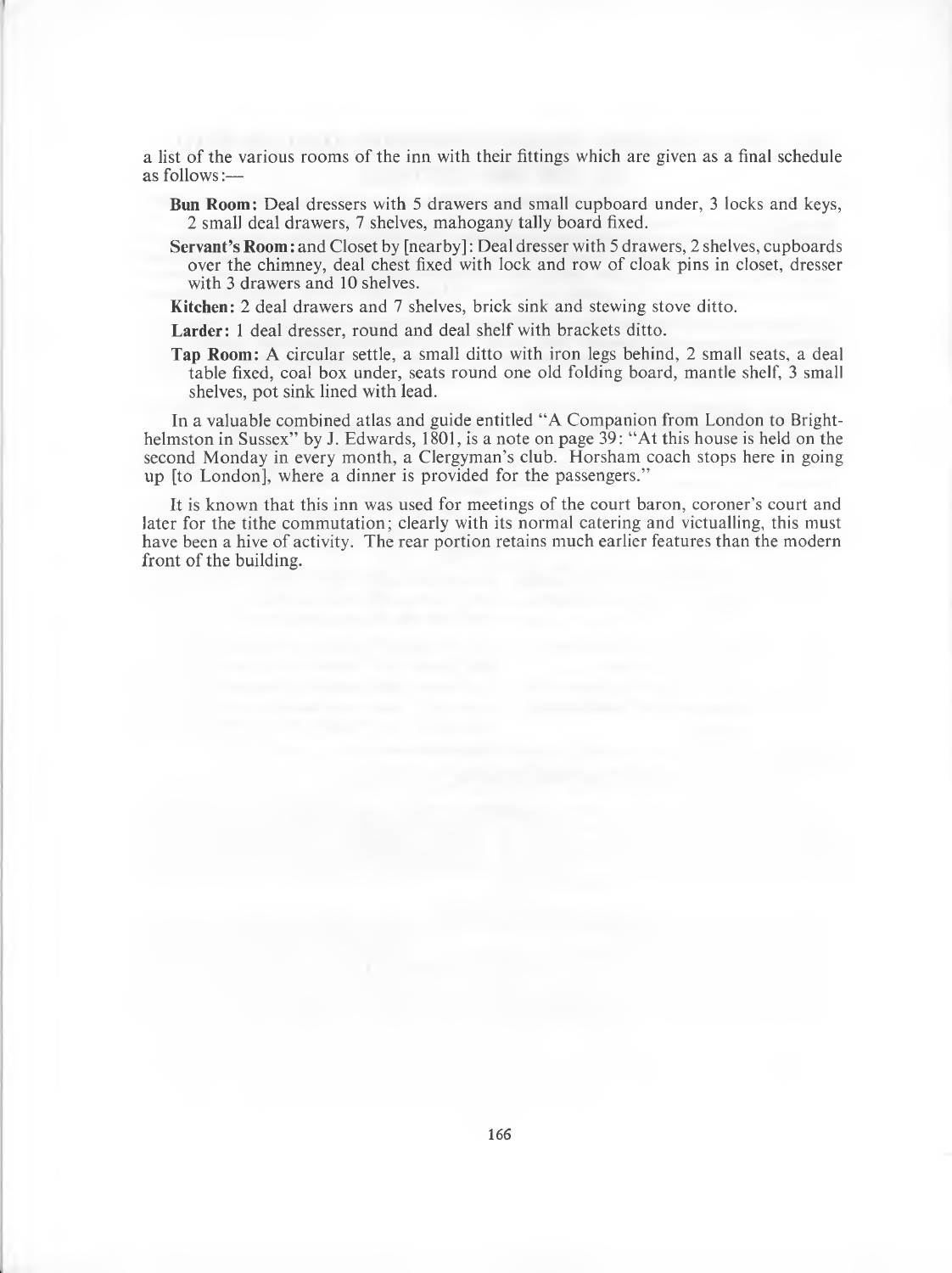

## FOUR LOCAL ENGRAVED ACQUATINT VIEWS FROM JOHN HASSELL'S PICTURESQUE RIDES AND WALKS, WITH EXCURSIONS BY WATER, THIRTY MILES ROUND THE BRITISH METROPOLIS London, 1817. 2 volumes, octavo

The view of Leatherhead Bridge shows the southern side before it was widened; that of Leatherhead Church was drawn before the extension of the north transept, and shows Church House standing in the site of the present public garden; Mickleham Church is shown in its original form before the almost complete rebuilding of the body of the church in the 19th century; the view of the inn at Burford Bridge depicts the modest hostelry where<br>Nelson stayed before embarking in the expedition which culminated at Tra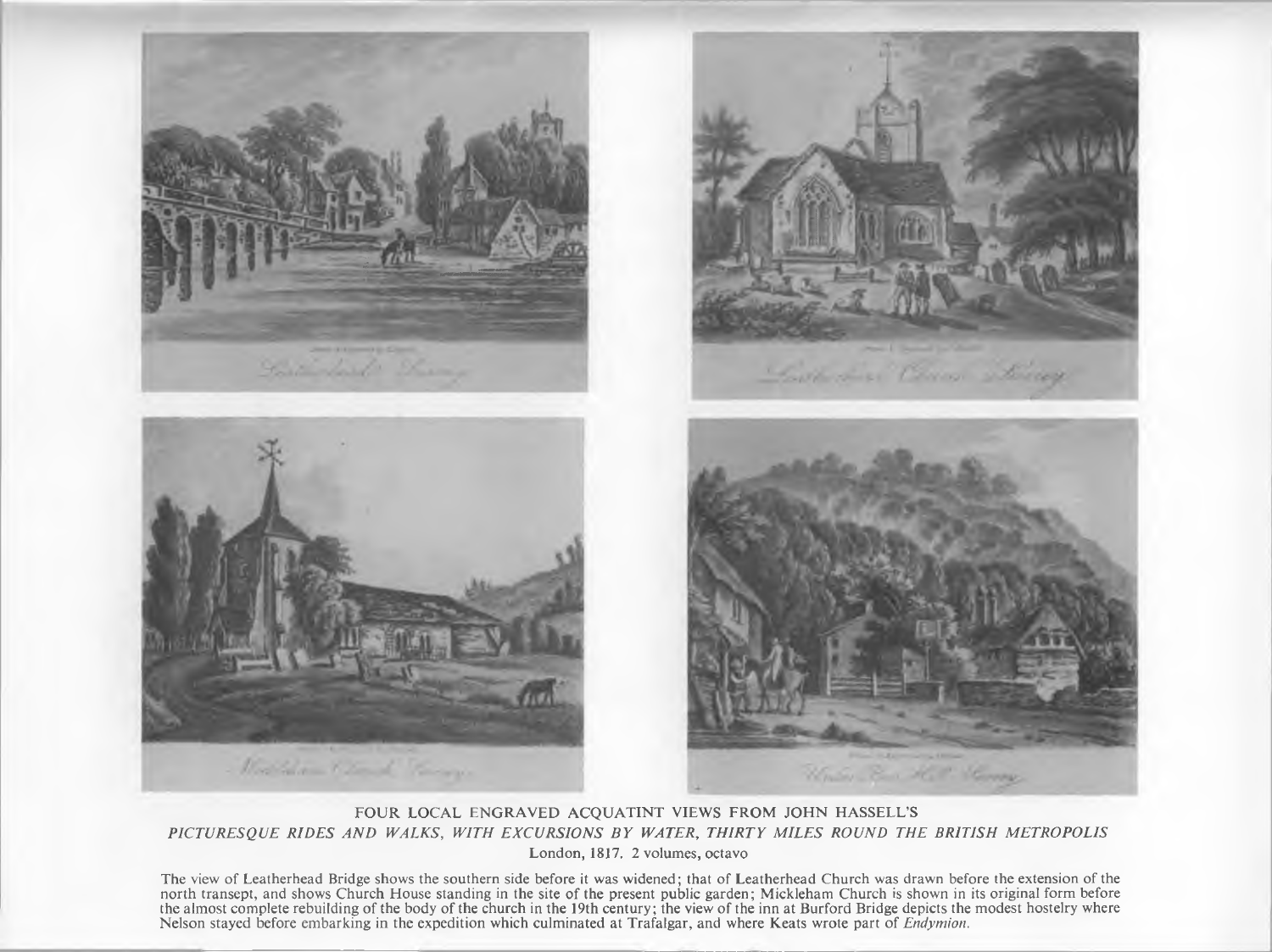## **LEATHERHEAD & DISTRICT LOCAL HISTORY SOCIETY**

### **ANNUAL ACCOUNTS**

|                                                                                                                                                                                                         | <b>Previous</b>                                                                                                                                                                                                                      | Year under                 |
|---------------------------------------------------------------------------------------------------------------------------------------------------------------------------------------------------------|--------------------------------------------------------------------------------------------------------------------------------------------------------------------------------------------------------------------------------------|----------------------------|
|                                                                                                                                                                                                         | Year<br>1980                                                                                                                                                                                                                         | report<br>1981             |
| <b>RECEIPTS</b>                                                                                                                                                                                         |                                                                                                                                                                                                                                      |                            |
| Subscriptions<br>$\sim$<br>$\ddot{\phantom{1}}$<br>$\sim$ $\sim$                                                                                                                                        | 769.75                                                                                                                                                                                                                               | 948.25                     |
| Donations to Society<br>$\ddot{\phantom{a}}$<br>. .<br>. .                                                                                                                                              | 176.96                                                                                                                                                                                                                               | $227 - 44$                 |
| Grant from Mole Valley District Council<br>$\ddotsc$                                                                                                                                                    | 50.00<br>25.00                                                                                                                                                                                                                       | $\overline{\phantom{a}}$   |
| <b>Grant from Surrey County Council</b><br>$\ddot{\phantom{a}}$<br>. .                                                                                                                                  | $23 - 23$                                                                                                                                                                                                                            | 49.19                      |
| Collection for Society at Dallaway Lecture<br><b>Profit on Refreshments</b>                                                                                                                             | $12 - 18$                                                                                                                                                                                                                            | 12.25                      |
| Donations etc., received for Museum<br>$\ddot{\phantom{a}}$<br>. .                                                                                                                                      | 38.00                                                                                                                                                                                                                                | $75 - 00$                  |
| Sales of Ashtead History Book<br>$= -1$<br>$\dddot{\phantom{0}}$<br>$\ddot{\phantom{a}}$<br>. .                                                                                                         | 389.35                                                                                                                                                                                                                               | $297 - 08$                 |
| Sales of other Literature<br>$\frac{1}{2} \left( \frac{1}{2} \right) \left( \frac{1}{2} \right) \left( \frac{1}{2} \right) \left( \frac{1}{2} \right)$<br>. .<br>$\ddot{\phantom{0}}$<br>$\overline{a}$ | 145.99                                                                                                                                                                                                                               | 153.59                     |
| <b>Profits from Visits</b><br>$\cdots$ $\cdots$<br>$\dddot{\phantom{0}}$<br>$\cdots$<br>ш.<br>$\ddot{\phantom{a}}$                                                                                      | $22 \cdot 10$                                                                                                                                                                                                                        | 130.25                     |
| Lecture Fees donated by Members<br>$\dddot{\phantom{1}}$<br>$\sim$ $\sim$<br>. .<br>$\ddot{\phantom{a}}$                                                                                                | $8 - 00$                                                                                                                                                                                                                             | 10.00                      |
| Interest on Lloyds Bank Deposit Account<br>. .<br>$\ddot{\phantom{a}}$                                                                                                                                  | 306.63                                                                                                                                                                                                                               | $101 - 33$                 |
|                                                                                                                                                                                                         | £1967 $·19$                                                                                                                                                                                                                          | £2004 $-38$                |
|                                                                                                                                                                                                         | <b>Contract of the Contract of the Contract of the Contract of the Contract of The Contract of The Contract of The Contract of The Contract of The Contract of The Contract of The Contract of The Contract of The Contract of T</b> | <b>WELL-PROTECTIVE SER</b> |
| <b>EXPENDITURE</b>                                                                                                                                                                                      |                                                                                                                                                                                                                                      |                            |
| $\mathbb{R}$<br>Printing                                                                                                                                                                                | 2171.35                                                                                                                                                                                                                              | 1427.25                    |
| Expenses of Administration<br>. .<br>m.                                                                                                                                                                 | 107.84                                                                                                                                                                                                                               | 144.18                     |
| <b>Insurance Premium for Museum</b><br>$\sim$<br>$\overline{\cdot}$ .<br>$\ddot{\phantom{a}}$<br>$\overline{a}$                                                                                         | 6.66                                                                                                                                                                                                                                 |                            |
| General Disbursements                                                                                                                                                                                   | 139.67                                                                                                                                                                                                                               | 155.36                     |
| <b>Transferred to Museum Fund</b><br><b>VALUE</b><br>$\ddot{\phantom{a}}$                                                                                                                               | $22 - 50$                                                                                                                                                                                                                            | 109.93                     |
| Hire of Hall for Lectures<br>. .                                                                                                                                                                        | 19.00                                                                                                                                                                                                                                | 22.50                      |
| Part repayment Loan for Ashtead History Reprint                                                                                                                                                         | 350.00                                                                                                                                                                                                                               | 350.00                     |
| Subscriptions:                                                                                                                                                                                          | 5.00                                                                                                                                                                                                                                 | 5.00                       |
| <b>Surrey Record Society</b><br>$\ddot{\phantom{a}}$<br><b>Surrey Archaeological Society</b>                                                                                                            | 7.50                                                                                                                                                                                                                                 | 7.50                       |
| $\overline{\mathcal{L}}$ .<br>a a<br><b>Surrey Local History Council</b><br>$\overline{1}$<br>Ц.                                                                                                        | $3-00$                                                                                                                                                                                                                               | 5.00                       |
|                                                                                                                                                                                                         |                                                                                                                                                                                                                                      |                            |
|                                                                                                                                                                                                         | £2832.52                                                                                                                                                                                                                             | £2226.72                   |
|                                                                                                                                                                                                         |                                                                                                                                                                                                                                      |                            |
| Excess of Expenditure over Income                                                                                                                                                                       | £865 $-33$                                                                                                                                                                                                                           | £222 $-34$                 |
|                                                                                                                                                                                                         |                                                                                                                                                                                                                                      |                            |
| Bank Balance brought forward at beginning of year                                                                                                                                                       | £3753.93                                                                                                                                                                                                                             | £2888.60                   |
| Income and Receipts for year<br>$\sim$                                                                                                                                                                  | 1967.19                                                                                                                                                                                                                              | 2004.38                    |
|                                                                                                                                                                                                         |                                                                                                                                                                                                                                      |                            |
|                                                                                                                                                                                                         | £5721.12                                                                                                                                                                                                                             | £4892.98                   |
| Expenditure for year                                                                                                                                                                                    | £2832.52                                                                                                                                                                                                                             | £2226 $-72$                |
| $\sim$<br>Balance at Banks at end of year carried forward:                                                                                                                                              |                                                                                                                                                                                                                                      |                            |
| Lloyds Bank Current Account                                                                                                                                                                             | 714.24                                                                                                                                                                                                                               | 466.26                     |
| Lloyds Bank Deposit Account                                                                                                                                                                             | 2174.36                                                                                                                                                                                                                              |                            |
| National Savings Bank (Not including interest)                                                                                                                                                          |                                                                                                                                                                                                                                      | 2200.00                    |
|                                                                                                                                                                                                         |                                                                                                                                                                                                                                      |                            |
|                                                                                                                                                                                                         | £5721 $\cdot$ 12                                                                                                                                                                                                                     | £4892.98                   |
| Note: The £2,200 carried forward in the National Savings Bank comprises:                                                                                                                                |                                                                                                                                                                                                                                      |                            |
| Sheila Hind Publications Fund including part Interest but deleting                                                                                                                                      |                                                                                                                                                                                                                                      |                            |
| £440 drawn for printing Occasional Paper No. 3<br>$\mathbf{v} = \mathbf{v} + \mathbf{v}$                                                                                                                |                                                                                                                                                                                                                                      | £855.38                    |
| Balance of Loan owing on Ashtead History reprint                                                                                                                                                        |                                                                                                                                                                                                                                      | 300 00                     |
| Society Funds (this figure includes the Interest from Lloyds Deposit                                                                                                                                    |                                                                                                                                                                                                                                      |                            |
| Account but omits that earned on the new account since early                                                                                                                                            |                                                                                                                                                                                                                                      |                            |
|                                                                                                                                                                                                         |                                                                                                                                                                                                                                      | 1044.62                    |
|                                                                                                                                                                                                         |                                                                                                                                                                                                                                      |                            |

H. J. MEARS,<br>*Honorary Treasurer*.

I certify that the above Statement is in accordance with the Books and Records produced to me and is, in my opinion, correct.

29th January 1982.

A. H. KIRKBY, *Auditor*